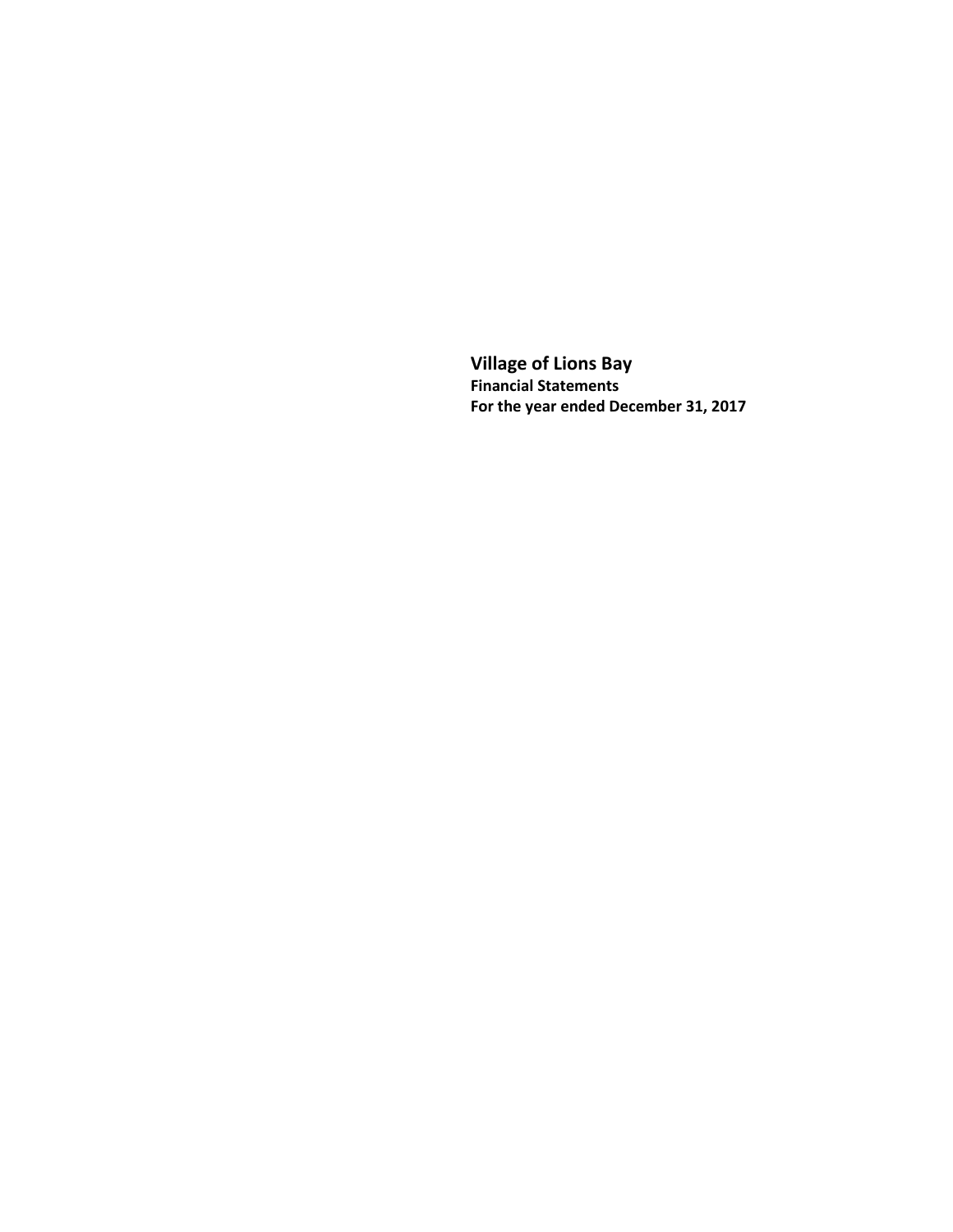# **Village of Lions Bay Financial Statements For the year ended December 31, 2017**

|                                                                 | <b>Contents</b>         |
|-----------------------------------------------------------------|-------------------------|
| <b>Management's Responsibility for the Financial Statements</b> | $\overline{2}$          |
| <b>Independent Auditor's Report</b>                             | 3                       |
| <b>Financial Statements</b>                                     |                         |
| <b>Statement of Financial Position</b>                          | 4                       |
| <b>Statement of Operations</b>                                  | 5                       |
| Statement of Change in Net Financial Assets                     | 6                       |
| <b>Statement of Cash Flows</b>                                  | $\overline{\mathbf{z}}$ |
| <b>Summary of Significant Accounting Policies</b>               | $8 - 10$                |
| <b>Notes to Financial Statements</b>                            | $11 - 19$               |
| Schedule 1 - Combined Statement of Operations by Segment - 2017 | 20                      |
| Schedule 2 - Combined Statement of Operations by Segment - 2016 | 21                      |
| Schedule 3 - Tangible Capital Assets                            | 22                      |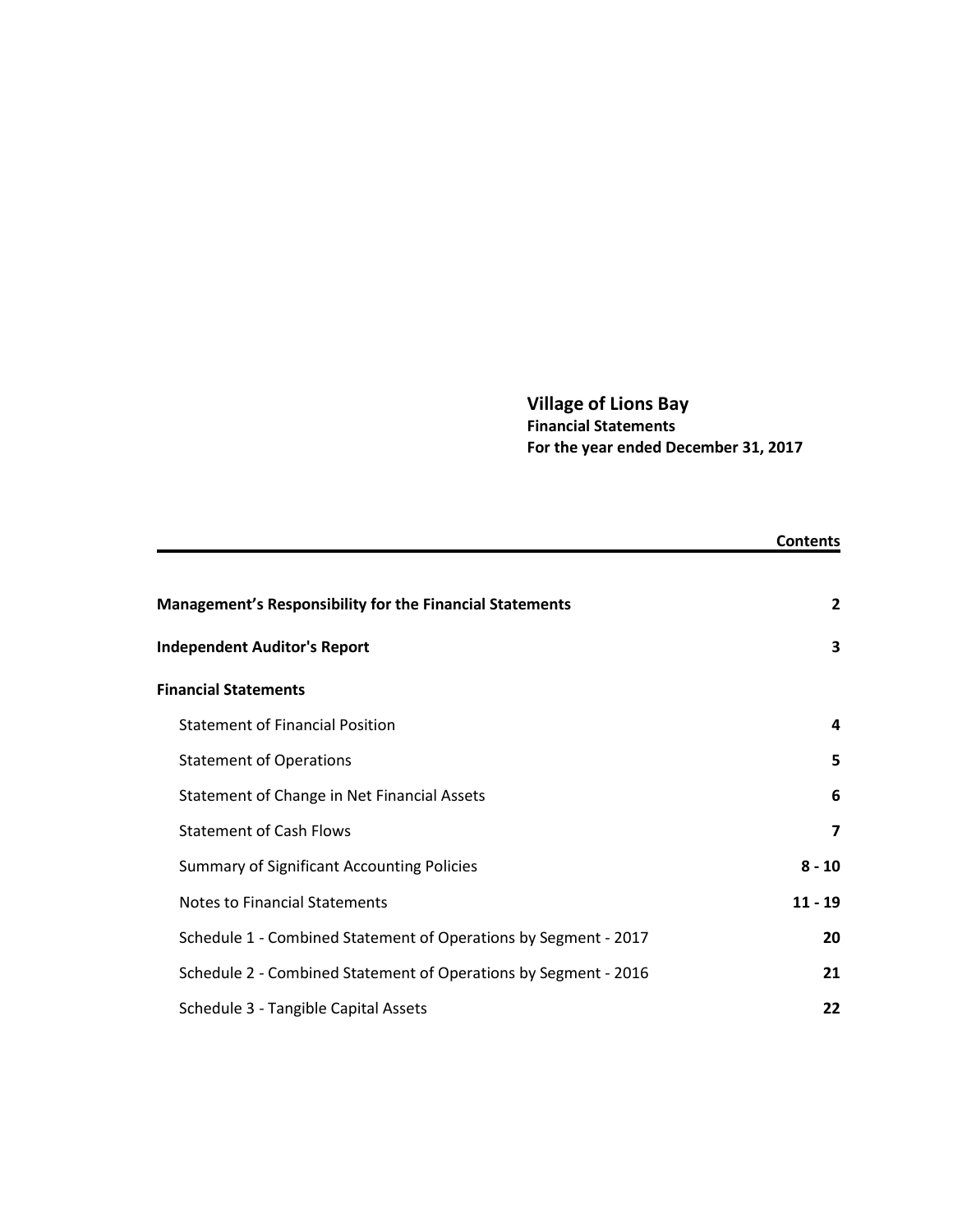## **Management's Responsibility for the Financial Statements**

The accompanying financial statements of the Village of Lions Bay (the "Village") are the responsibility of management and have been prepared in accordance with Canadian public sector accounting standards as recommended by the Public Sector Accounting Board of the Chartered Professional Accountants Canada. A summary of the significant accounting policies are described in the summary of significant accounting policies which proceed the notes to the financial statements. The preparation of financial statements necessarily involves the use of estimates based on management's judgment, particularly when transactions affecting the current accounting period cannot be finalized with certainty until future periods.

The Village's management maintains a system of internal controls designed to provide reasonable assurance that assets are safeguarded, transactions are properly authorized and recorded in compliance with legislative and regulatory requirements, and reliable financial information is available on a timely basis for preparation of the financial statements. These systems are monitored and evaluated by management.

Mayor and Council meet with management and the external auditors to review the financial statements and discuss any significant financial reporting or internal control matters prior to their approval of the financial statements.

The financial statements have been audited by BDO Canada LLP, independent external auditors appointed by the Village. The accompanying Independent Auditor's Report outlines their responsibilities, the scope of their examination and their opinion on the Village's financial statements.

Domela Raske

Pamela Rooke, CPA, CMA **Chief Financial Officer** Acting Chief Administrative Officer

May 8, 2018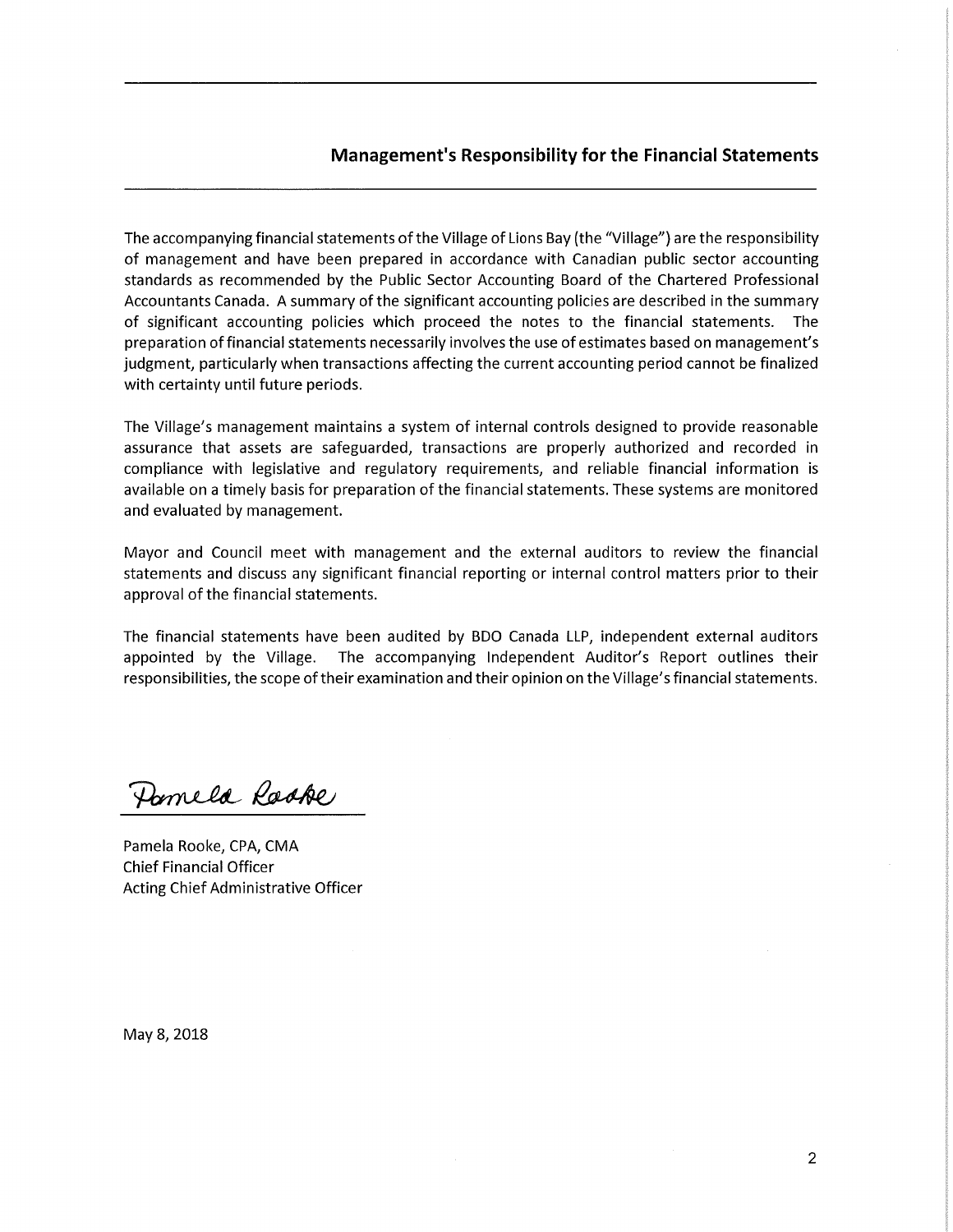

Tel: 604 688 5421 Fax: 604 688 5132 vancouver@bdo.ca **www.bdo.ca**

BDO Canada LLP 600 Cathedral Place 925 West Georgia Street Vancouver BC V6C 3L2 Canada

# **INDEPENDENT AUDITOR'S REPORT**

### **To the Mayor and Councilors of the Village of Lions Bay**

We have audited the accompanying financial statements of the Village of Lions Bay, which comprise the Statement of Financial Position as at December 31, 2017, the Statement of Operations, Statement of Changes in Net Financial Assets and Cash Flows for the year then ended, and a summary of significant accounting policies and other explanatory information.

### **Management's Responsibility for the Financial Statements**

Management is responsible for the preparation and fair presentation of these financial statements in accordance with Canadian public sector accounting standards, and for such internal control as management determines is necessary to enable the preparation of financial statements that are free from material misstatement, whether due to fraud or error.

## **Auditor's Responsibility**

Our responsibility is to express an opinion on these financial statements based on our audit. We conducted our audit in accordance with Canadian generally accepted auditing standards. Those standards require that we comply with ethical requirements and plan and perform the audit to obtain reasonable assurance about whether the financial statements are free from material misstatement.

An audit involves performing procedures to obtain audit evidence about the amounts and disclosures in the financial statements. The procedures selected depend on the auditor's judgment, including the assessment of the risks of material misstatement of the financial statements, whether due to fraud or error. In making those risk assessments, the auditor considers internal control relevant to the entity's preparation and fair presentation of the financial statements in order to design audit procedures that are appropriate in the circumstances, but not for the purpose of expressing an opinion on the effectiveness of the entity's internal control. An audit also includes evaluating the appropriateness of accounting policies used and the reasonableness of accounting estimates made by management, as well as evaluating the overall presentation of the financial statements.

We believe that the audit evidence we have obtained is sufficient and appropriate to provide a basis for our audit opinion.

### **Opinion**

In our opinion, the financial statements present fairly, in all material respects, the financial position of the Village of Lions Bay as at December 31, 2017 and its operations, changes in net financial assets and cash flows for the year then ended in accordance with Canadian public sector accounting standards.

BDO Canada LLP

Chartered Professional Accountants

Vancouver, British Columbia May 8, 2018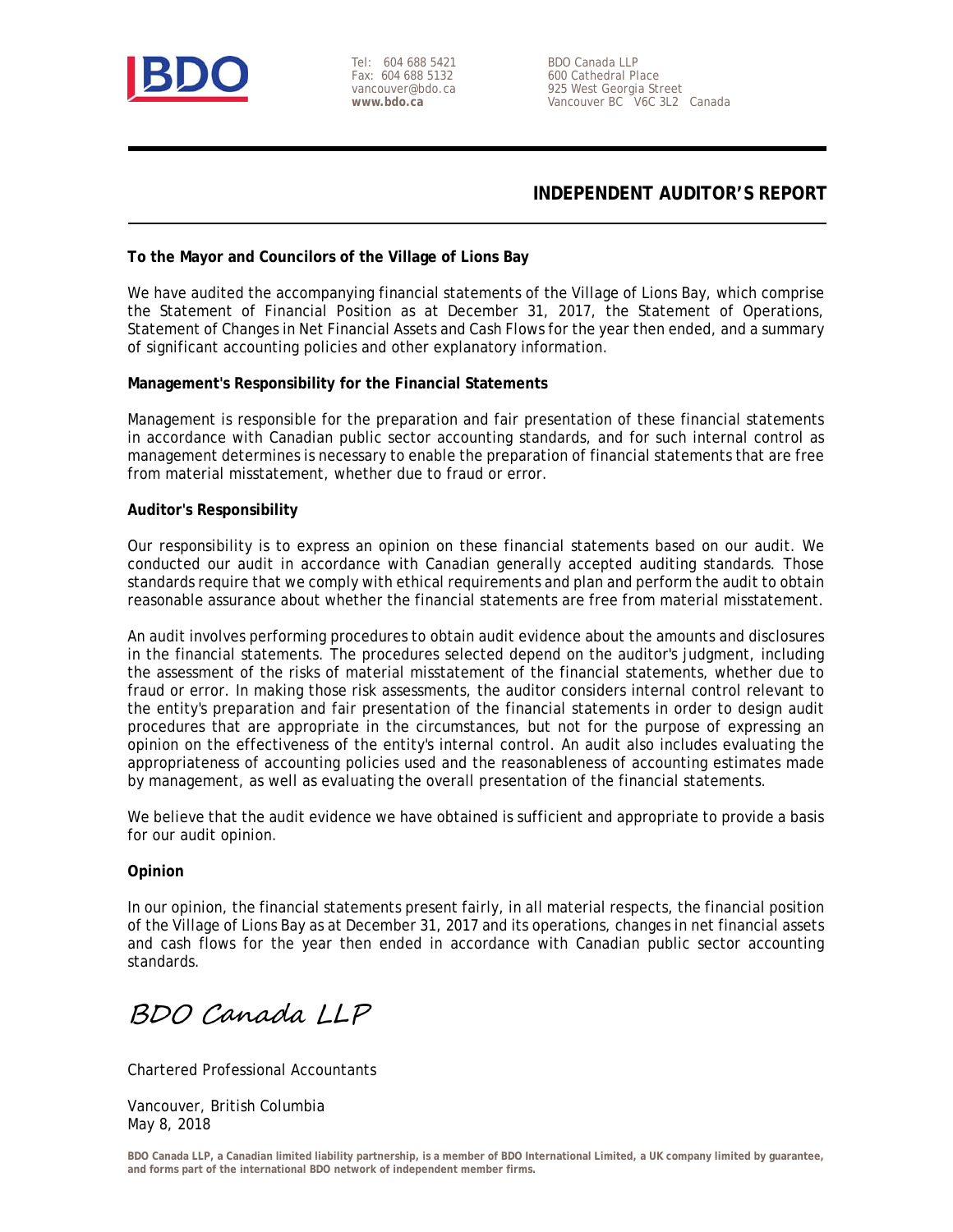**Village of Lions Bay Statement of Financial Position** 

| December 31                                   | 2017                        | 2016       |
|-----------------------------------------------|-----------------------------|------------|
|                                               |                             |            |
| <b>Financial Assets</b>                       |                             |            |
| Cash and cash equivalents                     | \$<br>$2,832,436$ \$        | 2,195,869  |
| Accounts receivable                           | 372,761                     | 244,295    |
| Grants receivable                             | 288,908                     | 33,588     |
| Assets held for sale (Note 1)                 | 85,866                      |            |
|                                               | 3,579,971                   | 2,473,752  |
| <b>Liabilities</b>                            |                             |            |
| Accounts payable                              | 544,660                     | 295,962    |
| Sick, overtime, wellness and vacation payable | 117,216                     | 86,518     |
| Deferred revenue (Note 2)                     | 687,214                     | 25,217     |
| Developer deposits (Note 3)                   | 138,000                     | 126,000    |
| <b>Equipment financing (Note 4)</b>           | 147,173                     | 52,320     |
| Long-term debt (Note 5)                       | 1,717,456                   | 1,197,868  |
|                                               | 3,351,719                   | 1,783,885  |
| <b>Net Financial Assets</b>                   | 228,252                     | 689,867    |
| <b>Non-Financial Assets</b>                   |                             |            |
| Tangible capital assets (Schedule 3)          | 20,840,295                  | 19,665,444 |
| Prepaid expenses                              | 1,017                       | 2,039      |
|                                               | 20,841,312                  | 19,667,483 |
|                                               |                             |            |
| <b>Accumulated Surplus (Note 10)</b>          | $$21,069,564 \ $20,357,350$ |            |

Contingent liabilities and commitments (Note 7)

Pomila Rooke

Pamela Rooke CPA, CMA **Chief Financial Officer** 

 $\label{eq:2.1} \frac{1}{\sqrt{2\pi}}\int_{\mathbb{R}^{2}}\left|\frac{d\mu}{\mu}\right|^{2}d\mu\leq \frac{1}{2\sqrt{2\pi}}\int_{\mathbb{R}^{2}}\left|\frac{d\mu}{\mu}\right|^{2}d\mu.$ 

<u> Korest Buen</u>

Karl Buhr Mayor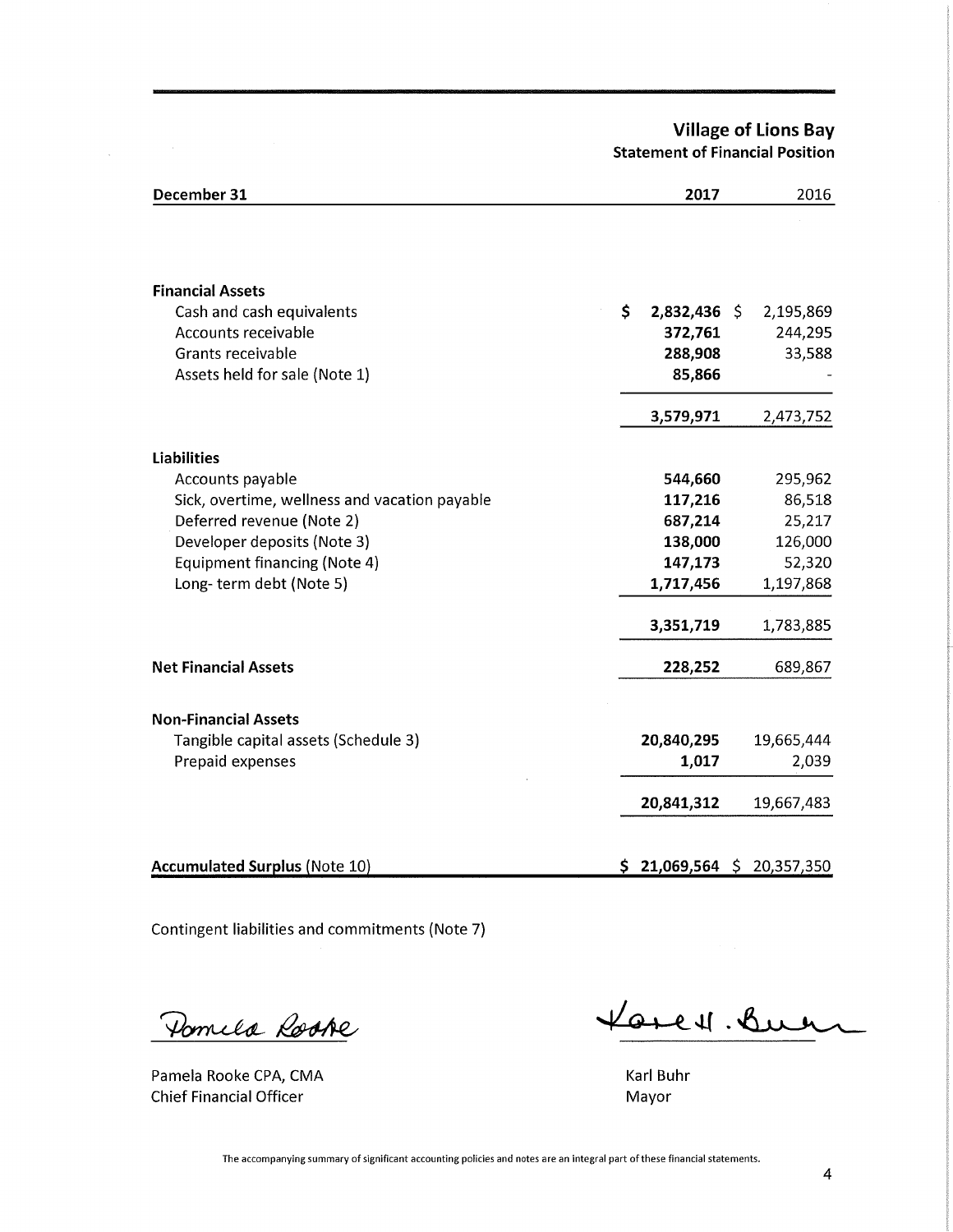# **Village of Lions Bay Statement of Operations**

|                                                       | <b>Financial Plan</b> |                                           |            |
|-------------------------------------------------------|-----------------------|-------------------------------------------|------------|
| For the year ended December 31                        | 2017                  | 2017                                      | 2016       |
|                                                       | (Note 8)              |                                           |            |
| Revenue (Schedule 1 & 2)                              |                       |                                           |            |
| Taxation (Note 6)                                     | \$<br>$1,453,628$ \$  | $1,453,647$ \$                            | 1,407,804  |
| Utility user rates                                    | 1,087,239             | 1,087,634                                 | 1,031,686  |
| Government transfers                                  | 2,897,116             | 756,175                                   | 530,322    |
| Sale of services                                      | 152,253               | 212,495                                   | 110,746    |
| Other revenues                                        | 110,832               | 253,661                                   | 132,654    |
| Gain (Loss) on disposal of tangible capital assets __ | 3,219,250             | (9, 356)                                  | (15, 285)  |
|                                                       | 8,920,318             | 3,754,256                                 | 3,197,927  |
| <b>Expenses (Schedules 1 &amp; 2)</b>                 |                       |                                           |            |
| General departmental expenses                         | 2,435,766             | 2,266,799                                 | 2,044,564  |
| Water system operations                               | 818,654               | 705,421                                   | 816,450    |
| Sewer system operations                               | 71,677                | 69,822                                    | 84,912     |
|                                                       | 3,326,097             | 3,042,042                                 | 2,945,926  |
| <b>Annual Surplus</b>                                 | 5,594,221             | 712,214                                   | 252,001    |
| Accumulated Surplus, beginning of year                | 20,357,350            | 20,357,350                                | 20,105,349 |
| Accumulated Surplus, end of year                      |                       | $$25,951,571$ $$21,069,564$ $$20,357,350$ |            |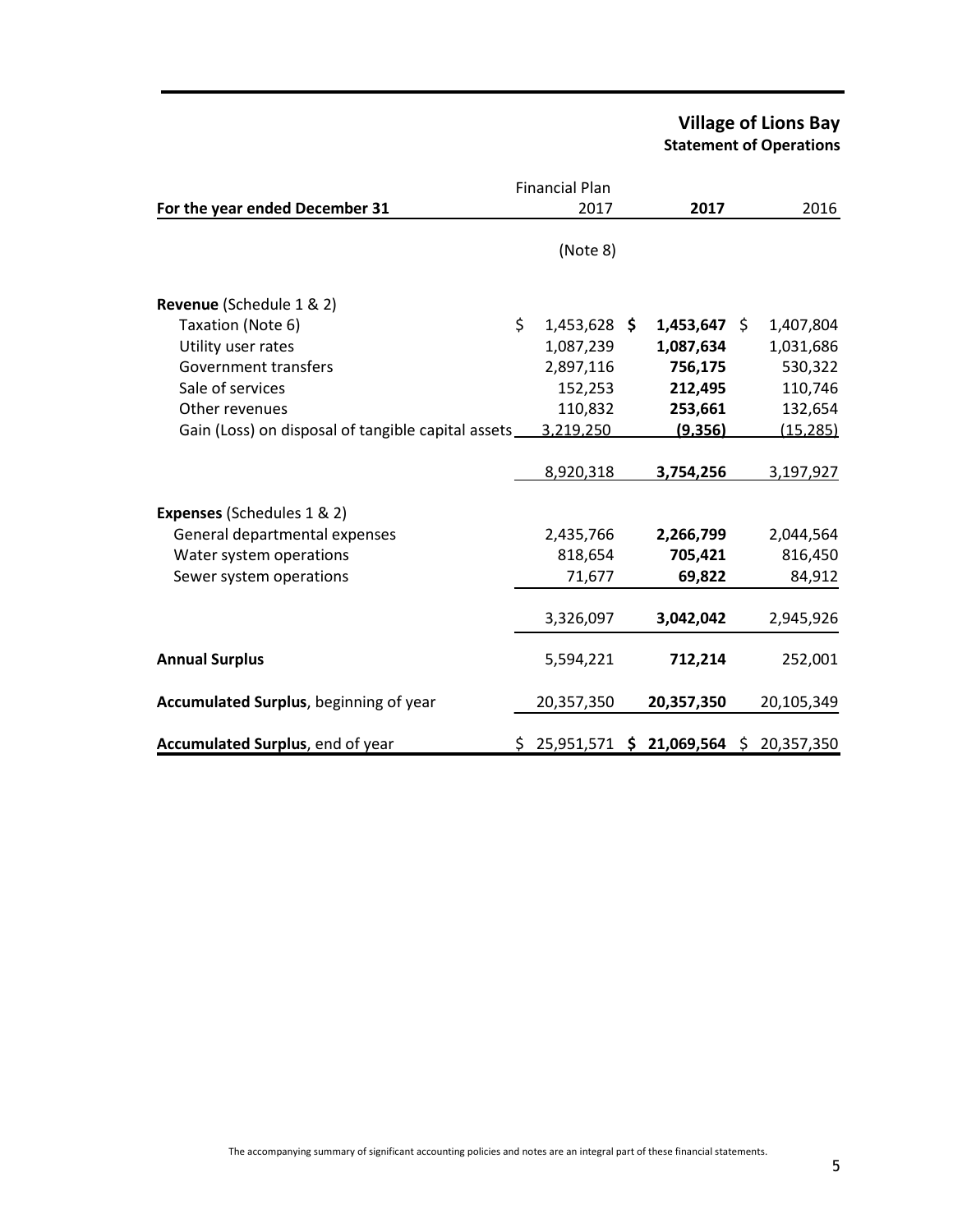# **Village of Lions Bay Statement of Change in Net Financial Assets**

|                                                                |    | <b>Financial Plan</b> |               |            |
|----------------------------------------------------------------|----|-----------------------|---------------|------------|
| For the year ended December 31                                 |    | 2017                  | 2017          | 2016       |
|                                                                |    | (Note 8)              |               |            |
| <b>Annual surplus</b>                                          | \$ | $5,594,221$ \$        | $712,214$ \$  | 252,001    |
| <b>Change in Tangible Capital Assets</b>                       |    |                       |               |            |
| Acquisition of tangible capital assets                         |    | (4,041,280)           | (1,788,754)   | (173, 191) |
| Amortization of tangible capital assets                        |    | 507,494               | 518,681       | 490,222    |
| Loss on disposals of tangible capital assets                   |    |                       | 9,356         | 15,285     |
| Tangible capital assets transferred to<br>assets held for sale |    |                       | 85,866        |            |
|                                                                |    | (3,533,786)           | (1, 174, 851) | 332,316    |
| <b>Change in Other Non-Financial Assets</b>                    |    |                       |               |            |
| Net use of prepaid expenses                                    |    |                       | 1,022         | 6,309      |
| Change in net financial assets for the year                    |    | 2,060,435             | (461, 615)    | 590,626    |
| Net financial assets, beginning of year                        |    | 689,867               | 689,867       | 99,241     |
| Net financial assets, end of year                              | S  | 2,750,302 \$          | $228,252$ \$  | 689,867    |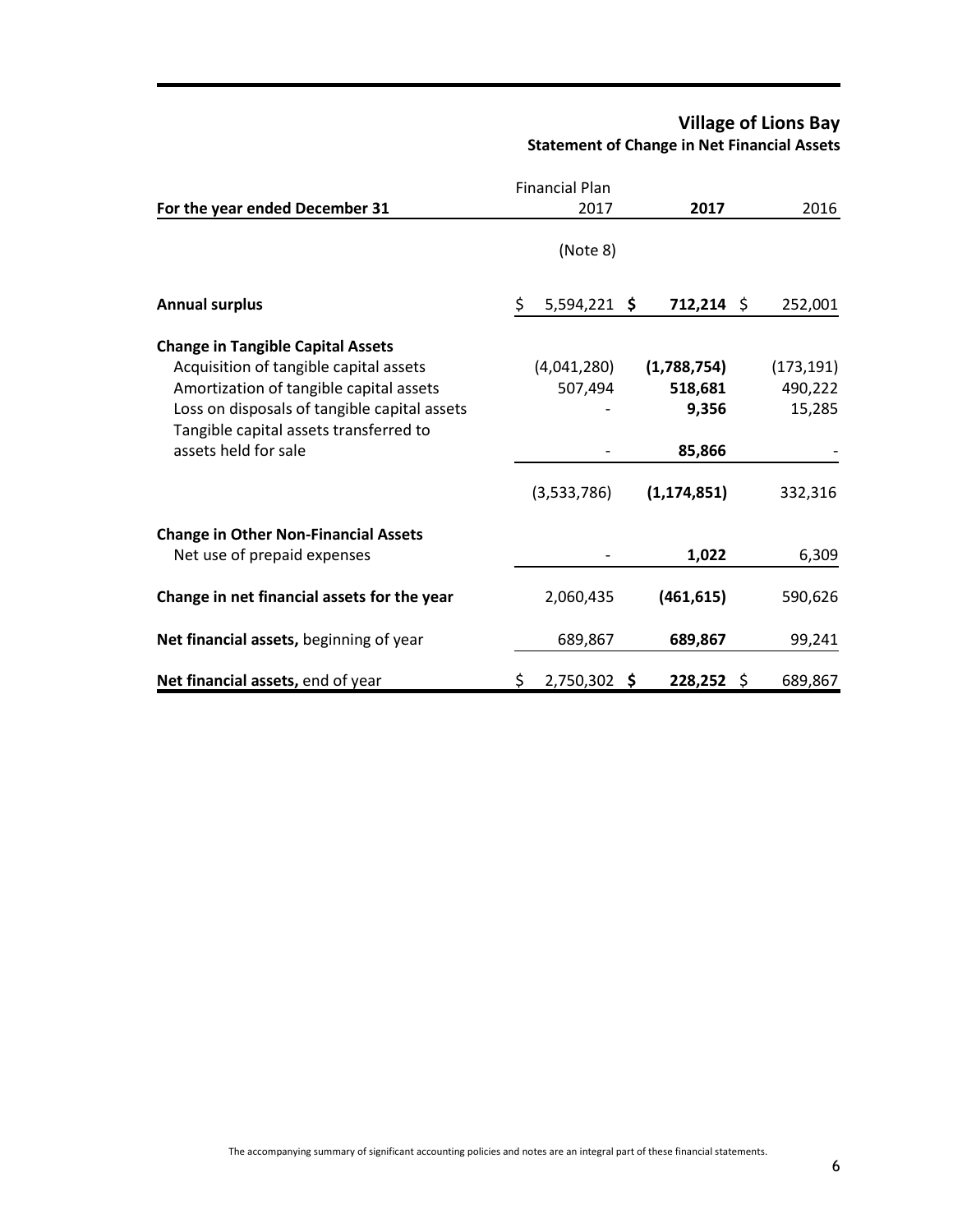**Village of Lions Bay Statement of Cash Flows**

| For the year ended December 31                               | 2017                 | 2016       |
|--------------------------------------------------------------|----------------------|------------|
|                                                              |                      |            |
| Cash provided by (used in)                                   |                      |            |
| <b>Operating transactions</b>                                |                      |            |
| Annual surplus                                               | \$<br>$712,214$ \$   | 252,001    |
| Items not involving cash                                     |                      |            |
| Amortization expense                                         | 518,681              | 490,222    |
| Loss on disposal of tangible capital assets                  | 9,356                | 15,285     |
| Changes in non-cash operating balances                       |                      |            |
| Accounts receivable                                          | (128, 466)           | (12,024)   |
| Grants receivable                                            | (255, 320)           | 174,570    |
| Developer deposits                                           | 12,000               | 9,000      |
| Deferred revenue                                             | 661,997              | (1, 198)   |
| Accounts payable                                             | 248,698              | (30, 552)  |
| Sick, overtime, wellness and vacation payable                | 30,698               | 34,184     |
| Prepaid expenses                                             | 1,022                | 6,309      |
|                                                              | 1,810,880            | 937,797    |
| <b>Capital transactions</b>                                  |                      |            |
| Cash used to acquire tangible capital assets                 | (1,657,858)          | (173, 191) |
| <b>Financing transactions</b>                                |                      |            |
| Repayment of equipment financing                             | (36, 043)            | (34,980)   |
| Repayment of long-term debt principal                        | (86, 312)            | (78, 627)  |
| Issue of long-term debt                                      | 605,900              |            |
|                                                              | 483,545              | (113, 607) |
| Increase in cash and equivalents during the year             | 636,567              | 650,999    |
| Cash and equivalents, beginning of year                      | 2,195,869            | 1,544,870  |
|                                                              |                      |            |
| Cash and equivalents, end of year                            | \$<br>$2,832,436$ \$ | 2,195,869  |
|                                                              |                      |            |
| <b>Supplemental information:</b>                             |                      |            |
| Interest paid on long-term debt                              | \$<br>$89,322$ \$    | 90,241     |
| Tangible capital assets acquired through equipment financing | \$<br>130,896 \$     |            |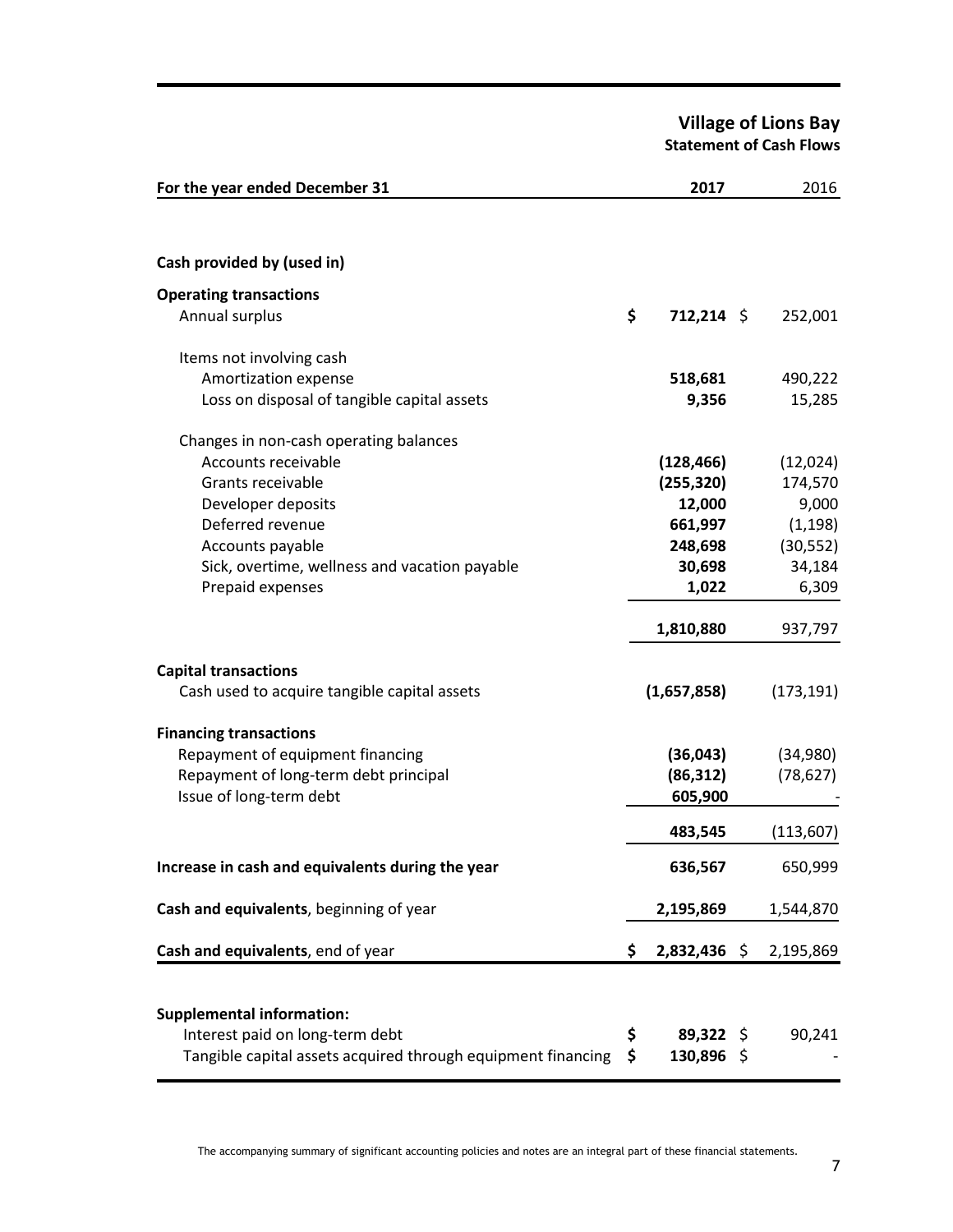# **Village of Lions Bay Summary of Significant Accounting Policies**

### **December 31, 2017**

The Village of Lions Bay ("The Village") is a municipality in the province of British Columbia operating under the provisions of the Community Charter. The Village provides a wide range of services to the residents such as parks and recreation, fire and rescue, general government services, solid waste collection, and maintenance of roads, storm drainage, water and sewer infrastructure and facilities. The Village prepares its financial statements in accordance with Canadian public sector accounting standards ("PSAS") using guidelines developed by the Public Sector Accounting Board of the Chartered Professional Accountants Canada.

| <b>Basis of Accounting</b> | The basis of accounting followed in these financial statements is an accrual<br>method and includes revenues in the period in which the transactions or<br>events occurred that gave rise to the revenues and expenses in the period<br>the goods and services are acquired and a liability is incurred.                                                                                                                                                                                                                                                                                                                                                                                                            |                                                                                                                                          |  |  |  |
|----------------------------|---------------------------------------------------------------------------------------------------------------------------------------------------------------------------------------------------------------------------------------------------------------------------------------------------------------------------------------------------------------------------------------------------------------------------------------------------------------------------------------------------------------------------------------------------------------------------------------------------------------------------------------------------------------------------------------------------------------------|------------------------------------------------------------------------------------------------------------------------------------------|--|--|--|
|                            | The financial statements include the accounts of all funds of the Village.<br>Interfund transactions and balances have been eliminated.                                                                                                                                                                                                                                                                                                                                                                                                                                                                                                                                                                             |                                                                                                                                          |  |  |  |
| Cash and                   |                                                                                                                                                                                                                                                                                                                                                                                                                                                                                                                                                                                                                                                                                                                     |                                                                                                                                          |  |  |  |
| <b>Cash Equivalents</b>    | Cash and cash equivalents include bank balances and bank term deposits or<br>guaranteed income certificates with duration of less than three months at<br>the time of purchase. All amounts are held at Canadian chartered banks and<br>are denominated in Canadian dollars.                                                                                                                                                                                                                                                                                                                                                                                                                                        |                                                                                                                                          |  |  |  |
| <b>Tangible Capital</b>    |                                                                                                                                                                                                                                                                                                                                                                                                                                                                                                                                                                                                                                                                                                                     |                                                                                                                                          |  |  |  |
| <b>Assets</b>              | Tangible capital assets are recorded at cost less accumulated amortization<br>and are classified according to their functional use. Cost includes all costs<br>directly attributable to acquisition or construction of the tangible capital<br>asset including transportation costs, installation costs, design and<br>engineering fees, legal fees and site preparation costs. Amortization is<br>recorded on a straight-line basis over the estimated life of the tangible<br>capital asset commencing once the asset is put into use. Contributed<br>tangible capital assets are recorded at fair value at the time of the<br>contribution.<br>Estimated useful lives of tangible capital assets are as follows: |                                                                                                                                          |  |  |  |
|                            | Land improvements<br><b>Buildings</b><br><b>Storm Sewer</b><br>Equipment, furniture, and vehicles<br>Infrastructure - water<br>Infrastructure - sewer<br>Roads<br>Other                                                                                                                                                                                                                                                                                                                                                                                                                                                                                                                                             | 7 to 40 years<br>20 to 50 years<br>25 to 50 years<br>5 to 20 years<br>5 to 80 years<br>5 to 100 years<br>10 to 60 years<br>5 to 60 years |  |  |  |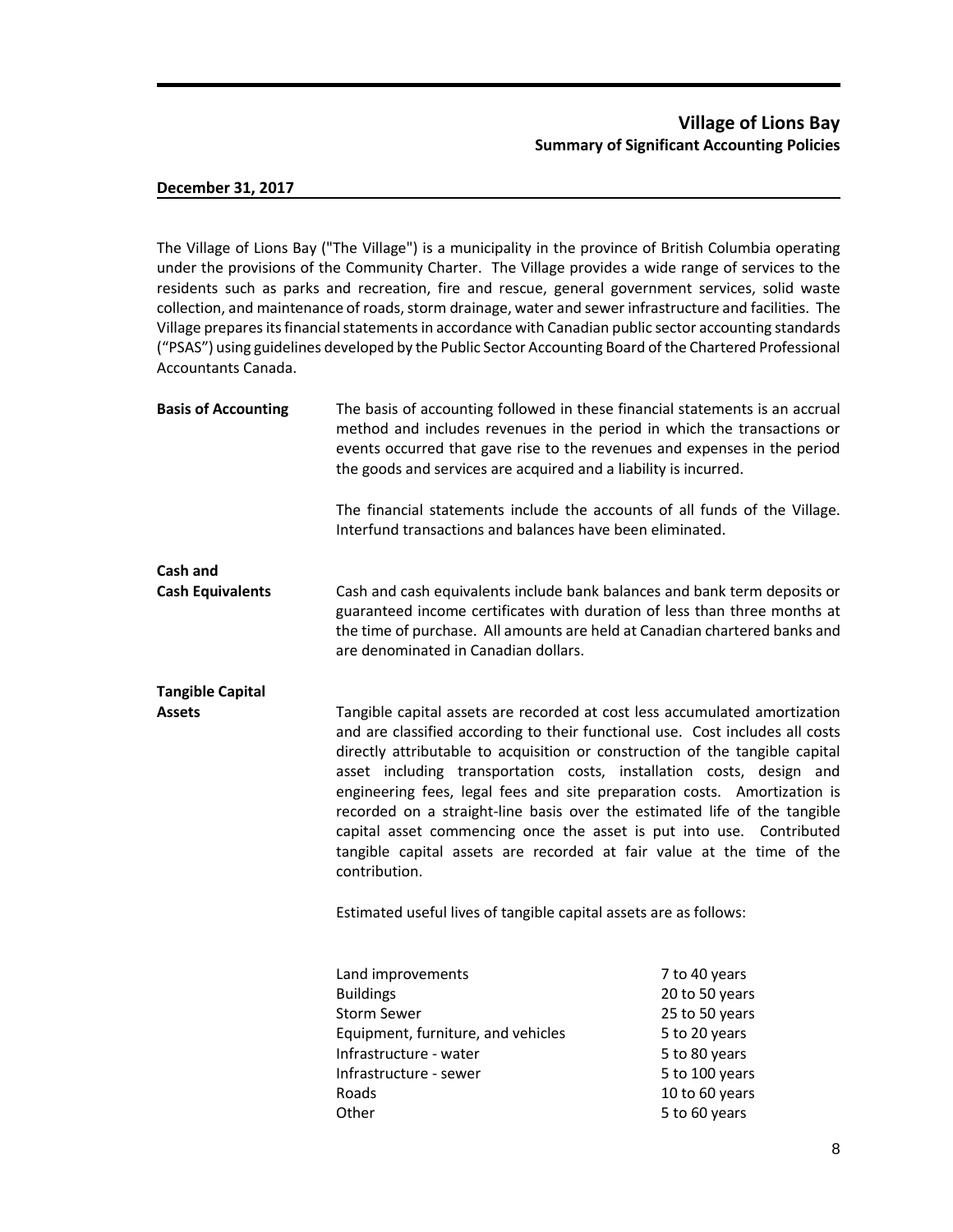| <b>Revenue Recognition</b> | Taxes are recorded when they meet the definition of an asset, have been<br>authorized and the taxable event occurs. Taxes receivable are recognized<br>net of allowance for anticipated uncollectible amounts.                                                                                                                                                                                                                                                                                                                                                                       |
|----------------------------|--------------------------------------------------------------------------------------------------------------------------------------------------------------------------------------------------------------------------------------------------------------------------------------------------------------------------------------------------------------------------------------------------------------------------------------------------------------------------------------------------------------------------------------------------------------------------------------|
|                            | Through the British Columbia Assessments appeal process, taxes may be<br>adjusted by way of supplementary roll adjustments. The effects of these<br>adjustments on taxes are recognized at the time they are awarded. Levies<br>imposed by other taxing authorities, including the Greater Vancouver<br>Regional District, are not included as taxes for municipal purposes.                                                                                                                                                                                                         |
|                            | Charges for sewer, water usage and solid waste collection are recorded as<br>user fees. Connection fee revenues are recognized when the connection has<br>been established.                                                                                                                                                                                                                                                                                                                                                                                                          |
|                            | Government transfers, which include legislative grants, are recognized in the<br>financial statements when received if the transfer is authorized and any<br>eligibility criteria are met, except to the extent that transfer stipulations give<br>rise to an obligation that meets the definition of a liability. Transfers are<br>recognized as deferred revenue when transfer stipulations give rise to a<br>liability. Government transfer revenue is recognized in the statement of<br>operations as the stipulation liabilities are settled.                                   |
|                            | Sales of service and other revenue is recognized on an accrual basis.                                                                                                                                                                                                                                                                                                                                                                                                                                                                                                                |
| <b>Use of Estimates</b>    | The preparation of financial statements in accordance with PSAS requires<br>management to make estimates and assumptions that affect the reported<br>amounts of assets and liabilities at the date of the financial statements, and<br>the reported amounts of revenues and expenses during the reporting period.<br>Actual results could differ from management's best estimates as additional<br>information becomes available in the future. A significant area requiring<br>management estimates relates to the useful life of tangible assets for<br>amortization calculations. |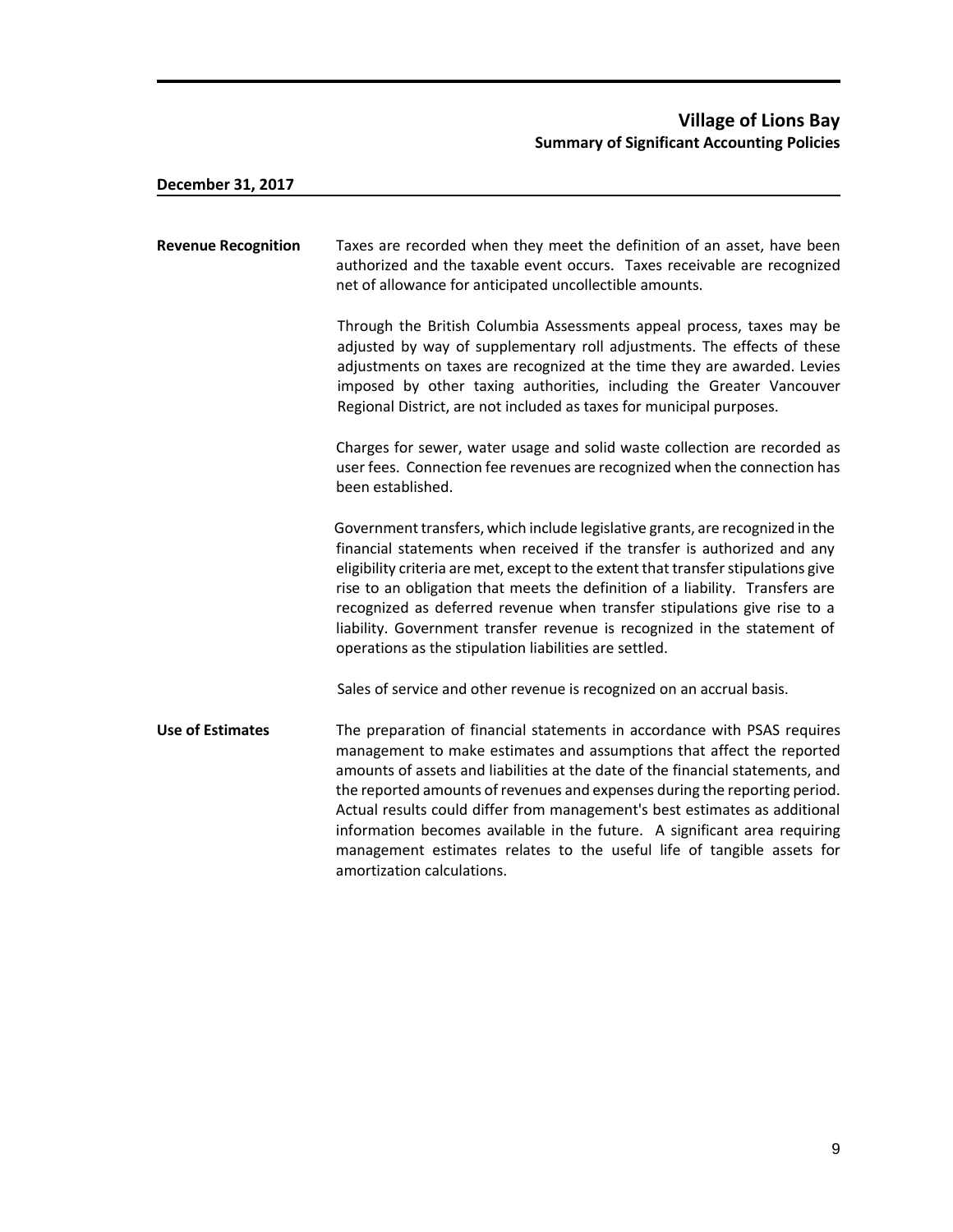# **Village of Lions Bay Summary of Significant Accounting Policies**

**December 31, 2017 Financial Instruments** The Village's financial instruments consist of cash and cash equivalents, accounts receivable, grant receivable, accounts payable and long-term debt. Unless otherwise noted, it is management's opinion that the Village is not exposed to significant interest, currency or credit risk arising from these financial instruments. **Deferred Revenue** Funds received for specific purposes which are externally restricted by legislation, regulation or agreement and are not available for general municipal purposes are accounted for as deferred revenue on the statement of financial position. The revenue is recognized in the statement of operations in the year in which it is used for the specified purpose. **Contaminated Sites** Contaminated sites are a result of contamination being introduced into air, soil, water or sediment of a chemical, organic or radioactive material or live organism that exceeds an environmental standard. Liabilities are recorded net of any expected recoveries. A liability for remediation of contaminated sites is recognized when all of the following criteria are met: 1. an environmental standard exists; 2. contamination exceeds the environmental standard; 3. the Authority is directly responsible or accepts responsibility; 4. it is expected that future economic benefits will be given up; and 5. a reasonable estimate of the amount can be made. The liability is recognized as management's estimate of the cost of postremediation including operation, maintenance and monitoring that are an integral part of the remediation strategy for a contaminated site. There is no liability for contaminated sites recorded as at December 31, 2017 or 2016.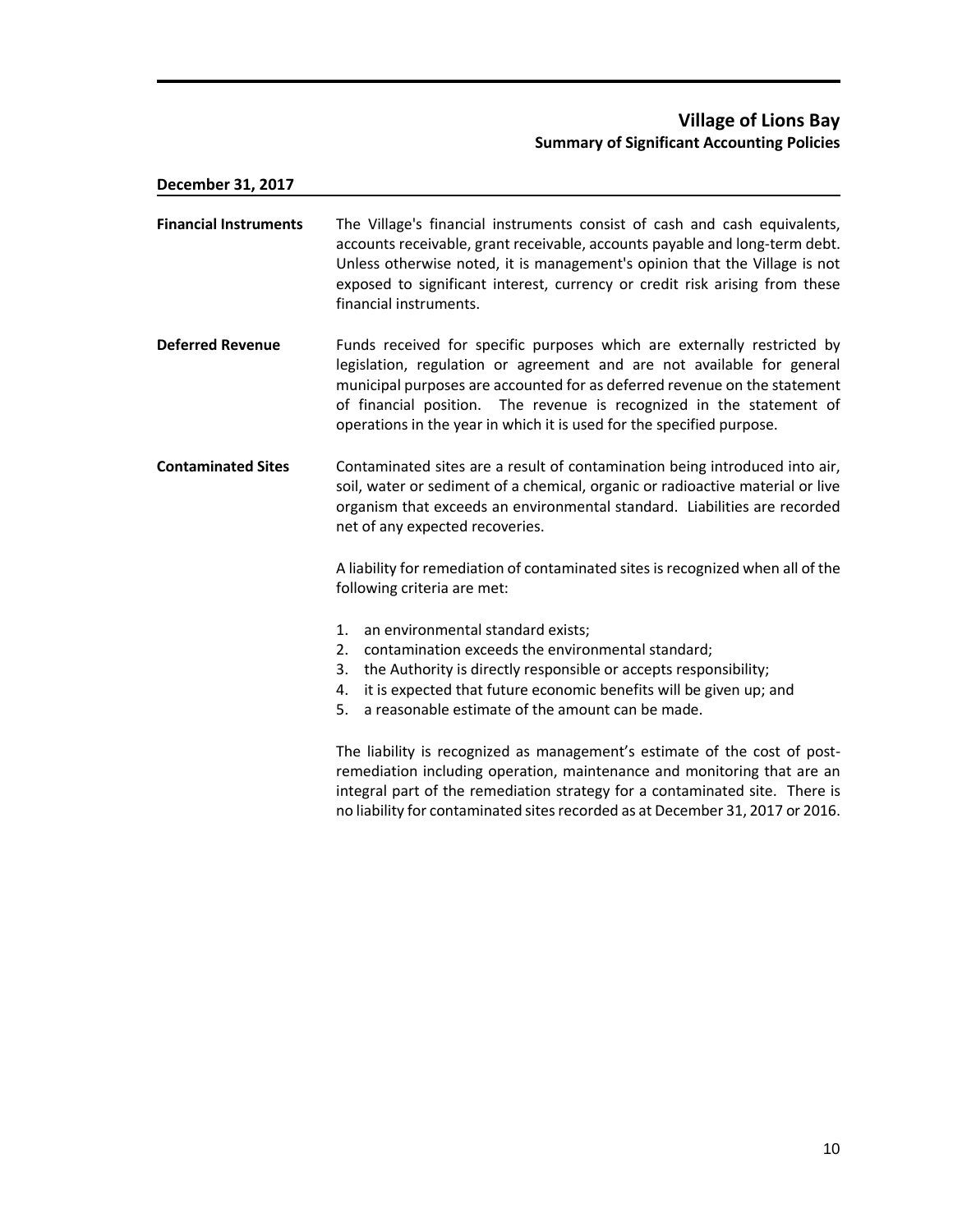## **1. Assets Held for Sale**

During 2017, the Village listed a parcel of land as available for sale. The net book value of land previously classified in tangible capital assets is \$85,866.

# **2. Deferred Revenue**

|                              |   | 2017         | 2016   |
|------------------------------|---|--------------|--------|
| Restricted cash donations    | S | -            | 1,000  |
| Contributions for future use |   | 23,392       |        |
| Government transfers         |   | 641,671      |        |
| Prepaid taxes                |   | 22,151       | 24,217 |
|                              |   | $687,214$ \$ | 25,217 |
|                              |   |              |        |

### **3. Developer Deposits**

Bylaw 330 requires an applicant for certain building permits to pay a damage deposit of \$1,500 when the work is under \$50,000 and \$3,000 when the work is over \$50,000. The deposit less any costs incurred by the Village in restoring or replacing any damaged works or property will be returned to the applicant. The total cash on deposit of \$138,000 (2016 - \$126,000) has been reported as a liability because the deposits will be returned to the applicants at the completion of the project. Any portion of these deposits used for replacing damaged works or property will be taken into income by the Village in the period it is determined that restoration or replacement is required.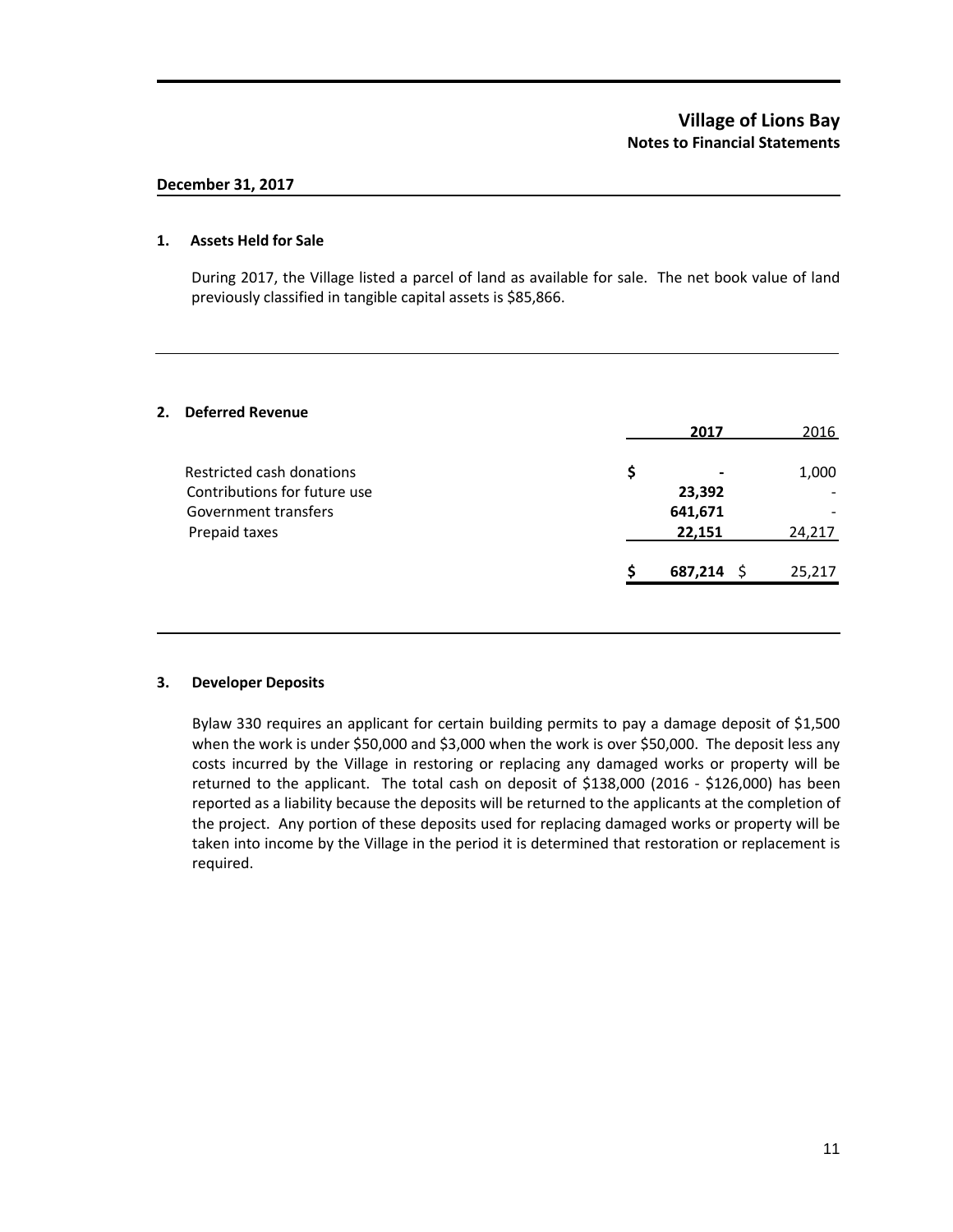### **4. Equipment Financing**

The Village has entered into obligations for vehicles and emergency radios with future payment requirements as follows:

| 2018                                    | \$ | 36,029    |
|-----------------------------------------|----|-----------|
| 2019                                    |    | 19,621    |
| 2020                                    |    | 19,621    |
| 2021                                    |    | 19,621    |
| 2022                                    |    | 19,621    |
| Thereafter                              |    | 49,052    |
|                                         |    |           |
| Total future minimum lease payments     | Ś  | 163,565   |
| Less: Imputed interest (at 3%)          |    | (16, 392) |
|                                         |    |           |
| Present value of minimum lease payments | ς  | 147,173   |

### **5. Long-term Debt**

Loan Authorization Bylaw No. 353 was adopted on January 20th, 2005 and gave approval for the Village to borrow up to \$250,000 to assist in providing water services to the specified area of Brunswick Beach whose owners had opted to finance their share of costs over twenty years through a local parcel tax. The actual amount of the loan honoured was \$114,000. The interest rate is 5.1% and the debt matures in 2025. The balance outstanding under this bylaw at year-end was \$52,569 (2016 - \$58,427).

Loan Authorization Bylaw No. 401 and 374 were respectively adopted on June 2, 2008 and September 19, 2006 and gave approval for the Village to borrow up to \$800,000 and \$600,000 to assist in providing construction improvements to the water system servicing the Village of Lions Bay. The interest rate is 5.15% and the debt matures in 2028. The balance outstanding under the bylaws at year-end was \$902,456 (2016 - \$966,798).

Loan Authorization Bylaw No. 380 was adopted on September 19, 2006 and gave approval for the Village to borrow up to \$1,300,000 to assist in providing construction improvements to the Village of Lions Bay road system. In 2008, Council reduced the approved borrowing for the bylaw to \$500,000 and \$250,000 was borrowed. The interest rate is 5.15% and the debt matures in 2028. The balance outstanding under this bylaw at year-end was \$161,153 (2016 - \$172,643).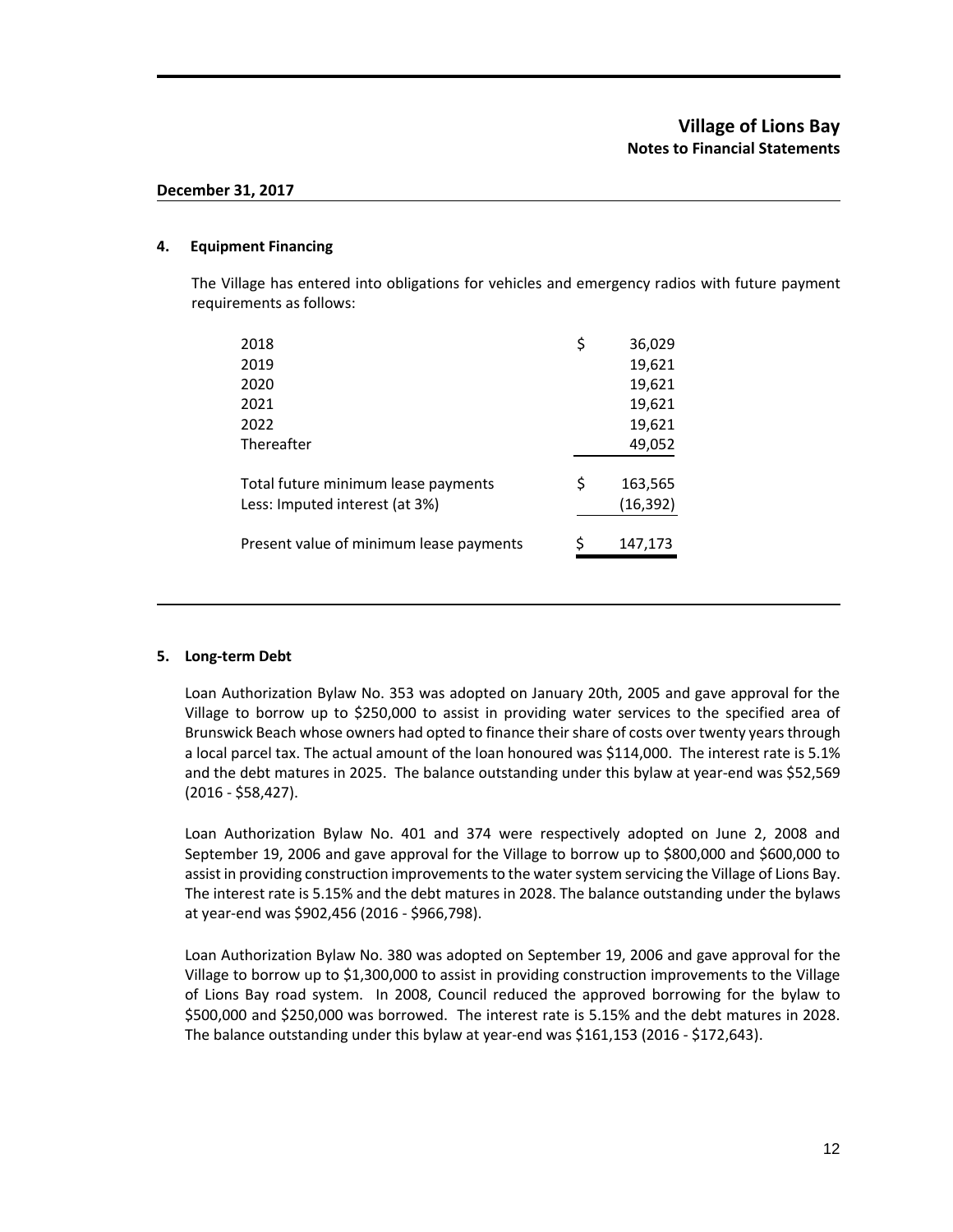## **5. Long-term Debt (con't)**

Loan Authorization Bylaw No. 508 was adopted on December 6, 2016 and gave approval for the Village to borrow up to \$3,000,000 to assist in providing construction improvements to the Village's water and stormwater distribution network, the water storage system and bridges. In 2017, the Village borrowed \$460,900 for the replacement of the Village's water storage facilities. The interest rate is 3.15% and the debt matures in 2047. The balance outstanding under this bylaw at year-end was \$460,900. The authorized but unissued balance at year-end was \$2,539,100.

During 2017, the Village borrowed \$145,000 through the MFA Equipment Financing program to purchase a backhoe. The interest rate is variable based on CDOR rate (1.94% at year-end) and the debt matures in 2022. The balance outstanding at year-end was \$140,378.

Repayments of debt to the Municipal Finance Authority of BC (MFABC) required in the next five years and thereafter are as follows:

| 2018       | \$ | 122,258   |
|------------|----|-----------|
| 2019       |    | 126,432   |
| 2020       |    | 130,766   |
| 2021       |    | 135,268   |
| 2022       |    | 135,855   |
| Thereafter |    | 1,066,877 |
|            |    |           |
|            | Ś. | 1,717,456 |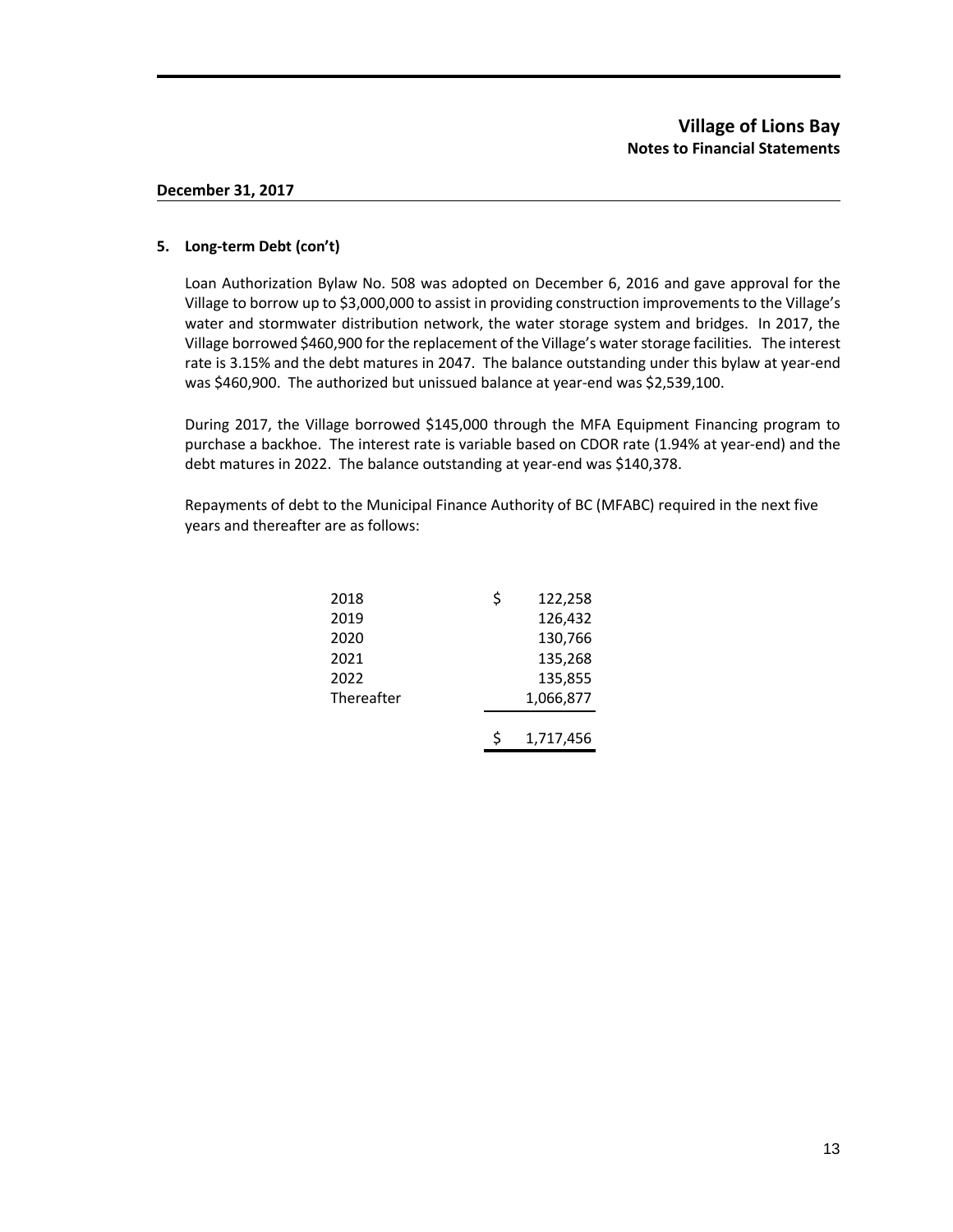# **Village of Lions Bay Notes to Financial Statements**

# **December 31, 2017**

#### **6. Taxation**

|                                                           | <b>Financial Plan</b><br>2017 | 2017            | 2016            |
|-----------------------------------------------------------|-------------------------------|-----------------|-----------------|
|                                                           | (Note 8)                      |                 |                 |
| General purposes<br>Collections for other tax authorities | \$<br>$1,443,043$ \$          | $1,443,062$ \$  | 1,371,873       |
| <b>School Taxes - Province</b>                            |                               | 809,787         | 731,816         |
| <b>RCMP</b>                                               |                               | 149,139         | 124,250         |
| <b>Regional District</b>                                  |                               | 46,873          | 41,983          |
| <b>Greater Vancouver Transportation Authority</b>         |                               | 205,929         | 194,440         |
| Municipal Finance Authority                               |                               | 186             | 136             |
| <b>British Columbia Assessment Authority</b>              |                               | 40,505          | 37,184          |
|                                                           | 1,443,043                     | 2,695,481       | 2,501,682       |
| Transfers to other tax authorities                        |                               |                 |                 |
| <b>School Taxes - Province</b>                            |                               | 809,787         | 731,816         |
| <b>RCMP</b>                                               |                               | 149,139         | 124,250         |
| <b>Regional District</b>                                  |                               | 46,873          | 41,983          |
| <b>Greater Vancouver Transportation Authority</b>         |                               | 205,929         | 194,440         |
| Municipal Finance Authority                               |                               | 186             | 136             |
| <b>British Columbia Assessment Authority</b>              |                               | 40,505          | 37,184          |
|                                                           |                               | 1,252,419       | 1,129,809       |
| Available for general purposes                            | 1,443,043                     | 1,443,062       | 1,371,873       |
| Water utility parcel taxes                                | 10,585                        | 10,585          | 10,585          |
| Sewer utility parcel taxes                                |                               |                 | 25,346          |
|                                                           | \$<br>1,453,628               | \$<br>1,453,647 | \$<br>1,407,804 |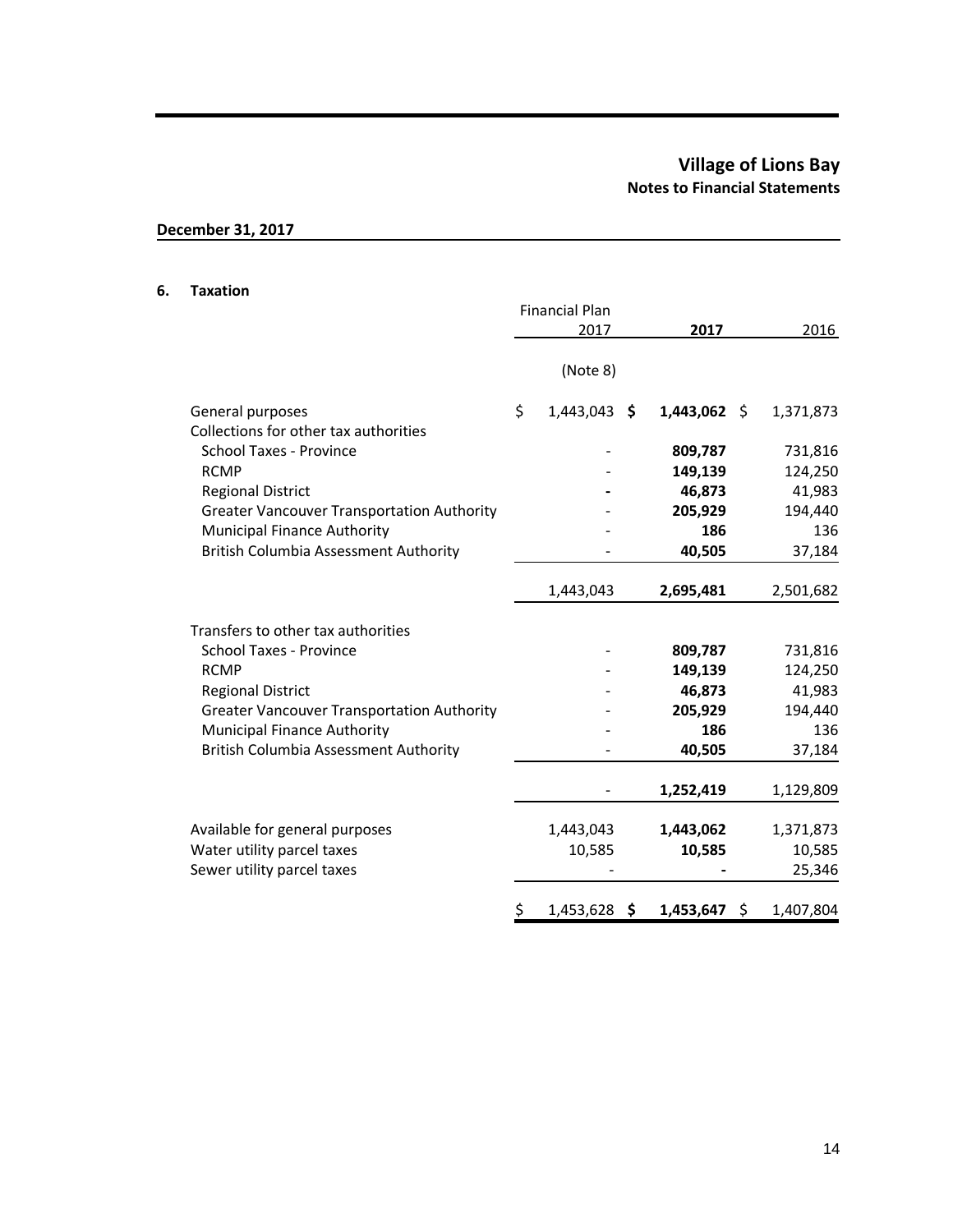## **7. Contingent Liabilities and Commitments**

- (i) The Village is responsible as a member of the Greater Vancouver Regional District for its portion of any operating deficits or capital debt related to functions in which it participates.
- (ii) The Village is a participant in the Municipal Insurance Association of British Columbia (the "Association"). Should the Association pay out claims in excess of the premiums received, it is possible that the Village, along with the other participants, would be required to contribute towards the deficit. Management does not consider external payments under this contingency to be likely and therefore no amounts have been accrued.
- (iii) The Village is a shareholder and member of the Emergency Communications for British Columbia Incorporated ("E-Comm") whose services provided include: regional 9-1-1 call centre; Wide Area Radio network, dispatch operations; and records management. The Village has 1 Class A Share (Police and Fire) and no Class B Shares (Operations) (of a total of 28 Class A and 23 Class B shares issued and outstanding as at December 31, 2017) recorded at nominal cost. As a Class A shareholder, the Village shares in both funding the future operations and capital obligations of E-Comm (in accordance with a cost sharing formula), including any lease obligations committed to by E-Comm up to the shareholder's withdrawal date.
- (iv) Under borrowing arrangements with MFA, the Village is required to lodge security by means of demand notes and interest bearing cash deposits based on the amount of the borrowing. As a condition of these borrowings, a portion of the debenture proceeds is withheld by the MFA as a debt reserve fund. These deposits are held by the MFA as security against the possibility of debt repayment default. If the debt is repaid without default, the deposits are refunded to the Village. The balance of the deposits and contingent demand notes are not included in the financial statements of the Village.
- (v) The Village is the subject to litigation in regard to employment matters. In addition, the Village is from time to time involved in other lawsuits. The Village vigorously defends any such claims. At December 31, 2017 there is not sufficient information available to allow the Village to make a reasonable estimate of the potential for loss, if any, resulting from outstanding matters. Accordingly, these financial statements contain no provision for such amounts. Amounts will be recorded in the financial statements in the period in which additional information becomes available that allows a reasonable estimate to be made.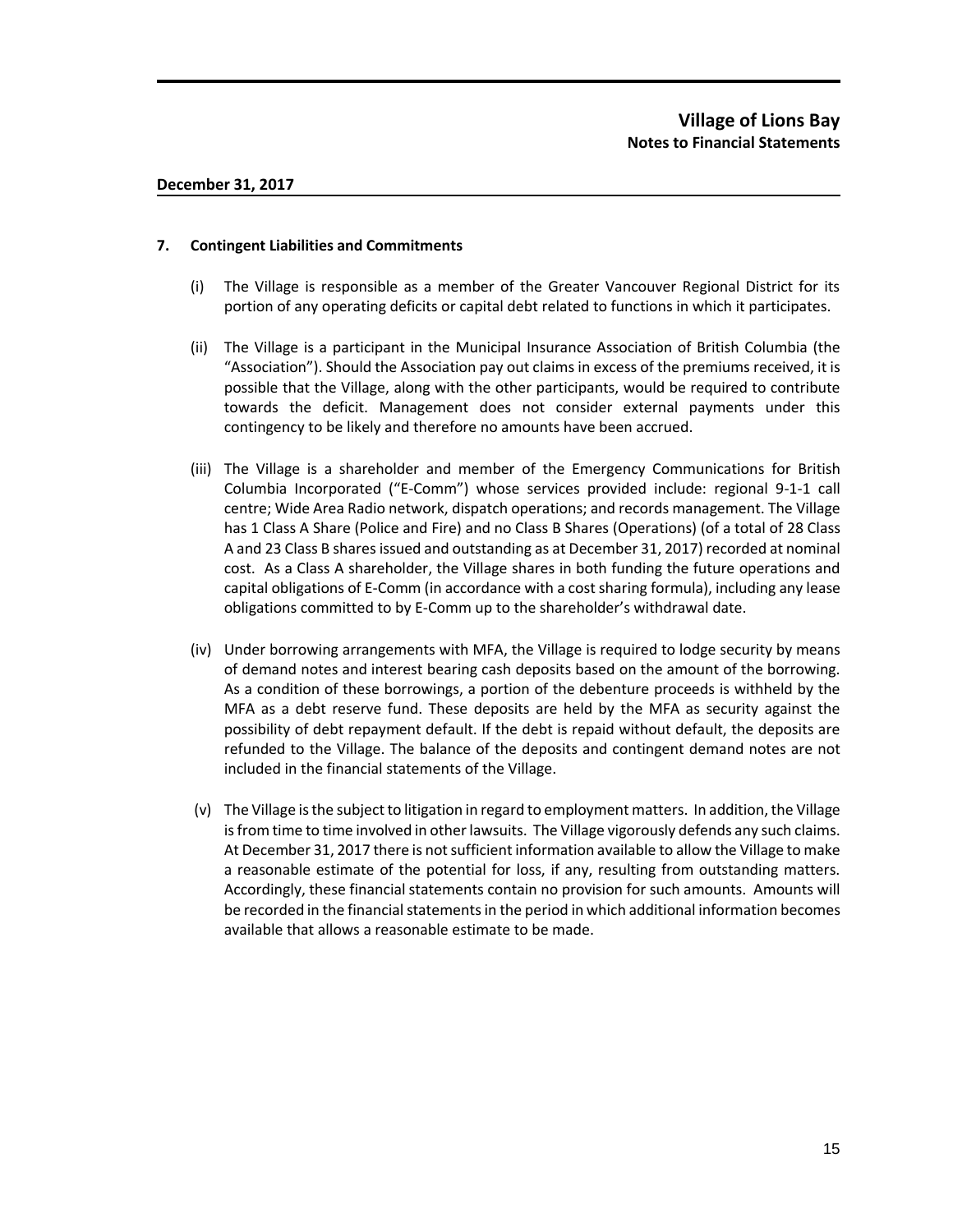## **8. Financial Plan**

Financial plan amounts represent the Financial Plan Bylaw adopted by Council on May 5, 2017 with adjustments for items accounted for differently under PSAS.

The Financial Plan Bylaw anticipated use of surpluses accumulated in previous years to balance against current year expenditures in excess of current year revenues. In addition, the Financial Plan Bylaw anticipated capital expenditures rather than amortization expense and repayment of debt during the year.

The following shows how these amounts were combined:

| Financial Plan Bylaw surplus for the year | \$             |
|-------------------------------------------|----------------|
| Add back:                                 |                |
| Capital expenditures                      | 4,041,280      |
| Repayment of Debt                         | 109,521        |
| MFA Actuarial Gain on Debt                | 20,422         |
| Budgeted transfers to accumulated surplus | 2,391,362      |
| Less:                                     |                |
| Proceeds from Borrowing                   | (460, 870)     |
| Amortization                              | (507, 494)     |
|                                           | S<br>5,594,221 |
|                                           |                |

### **9. Pension Plan**

The employer and its employees contribute to the Municipal Pension Plan (a jointly trusteed pension plan). The board of trustees, representing plan members and employers, is responsible for administering the plan, including investment of assets and administration of benefits. The plan is a multi-employer defined benefit pension plan. Basic pension benefits are based on a formula. As at December 31, 2016, the plan has about 193,000 active members and approximately 90,000 retired members. Active members include approximately 38,000 contributors from local governments.

Every three years, an actuarial valuation is performed to assess the financial position of the plan and adequacy of plan funding. The actuary determines an appropriate combined employer and member contribution rate to fund the plan. The actuary's calculated contribution rate is based on the entry-age normal cost method, which produces the long-term rate of member and employer contributions sufficient to provide benefits for average future entrants to the plan. This rate may be adjusted for the amortization of any actuarial funding surplus and will be adjusted for the amortization of any unfunded actuarial liability.

**2017**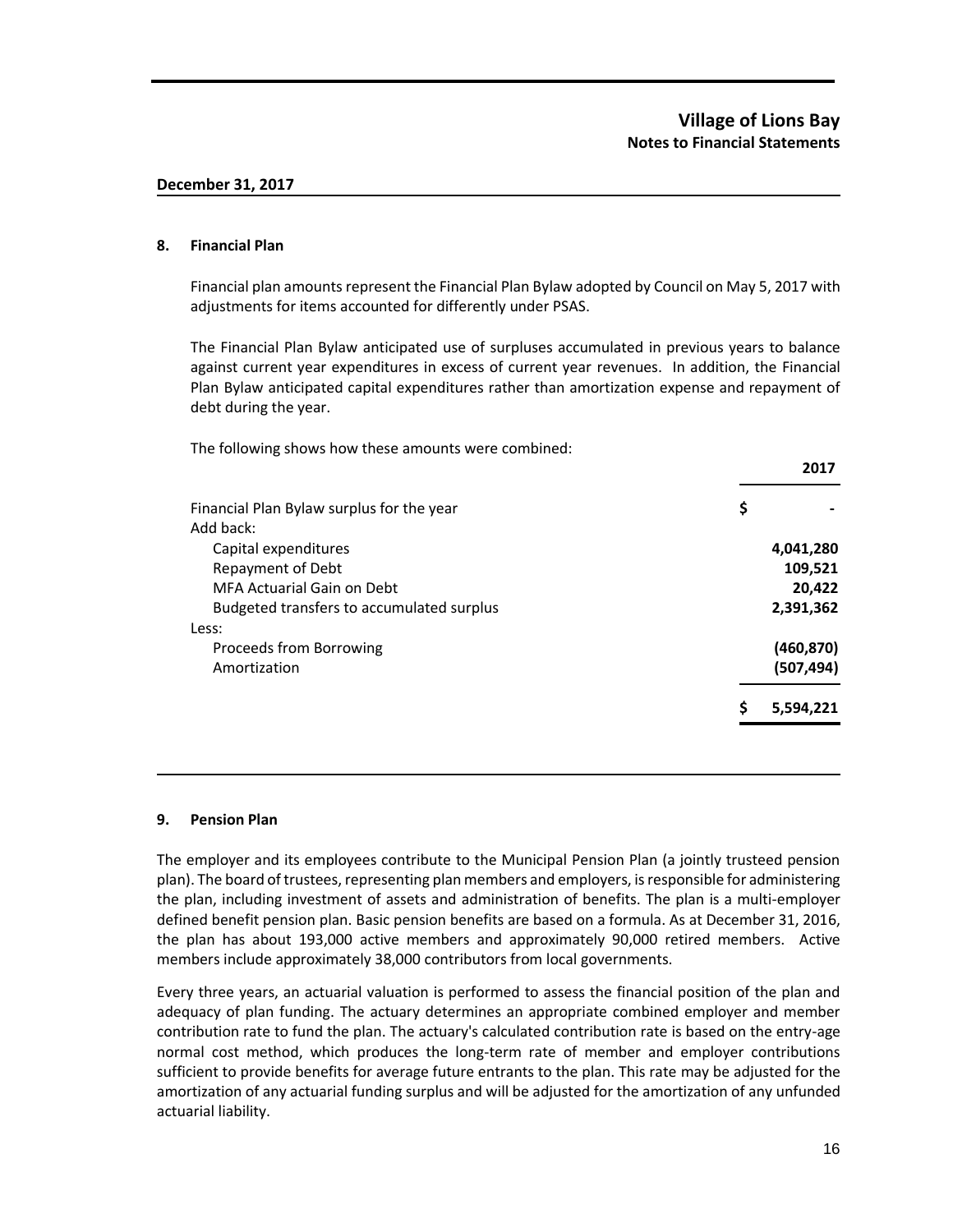#### **9. Pension Plan (con't)**

The most recent valuation for the Municipal Pension Plan as of December 31, 2015, indicated a \$2,224 million funding surplus for basic pension benefits on a going concern basis. As a result of the 2015 basic account actuarial valuation surplus and pursuant to the joint trustee agreement, \$1,927 million was transferred to the rate stabilization account and \$297 million of the surplus ensured the required contribution rates remained unchanged.

The next valuation will be as at December 31, 2018, with results available in 2019.

Employers participating in the plan record their pension expense as the amount of employer contributions made during the fiscal year (defined contribution pension plan accounting). This is because the plan records accrued liabilities and accrued assets for the plan in aggregate, resulting in no consistent and reliable basis for allocating the obligation, assets and cost to individual employers participating in the plan.

The Village paid \$68,673 (2016 - \$52,723) for employer contributions while employees contributed \$62,970 (2016 - \$52,918) to the plan in fiscal 2017.

### **10. Accumulated Surplus**

| The components of accumulated surplus are as follows:                        | 2017 |                                    |    | 2016                               |
|------------------------------------------------------------------------------|------|------------------------------------|----|------------------------------------|
| Invested in tangible capital assets<br>Reserve funds<br>Unrestricted amounts | S    | 19,061,532<br>848,534<br>1,159,498 | S. | 18,415,256<br>783,555<br>1,158,539 |
|                                                                              | s    | 21,069,564                         |    | \$20,357,350                       |

The increase in reserve funds in the current year of \$64,979 represents the receipt of \$56,502 of unrestricted funds for Gas Tax Funding, a \$350 donation to the Curly Stewart Fund, with the balance of \$8,127 representing interest credited to reserve funds for the year.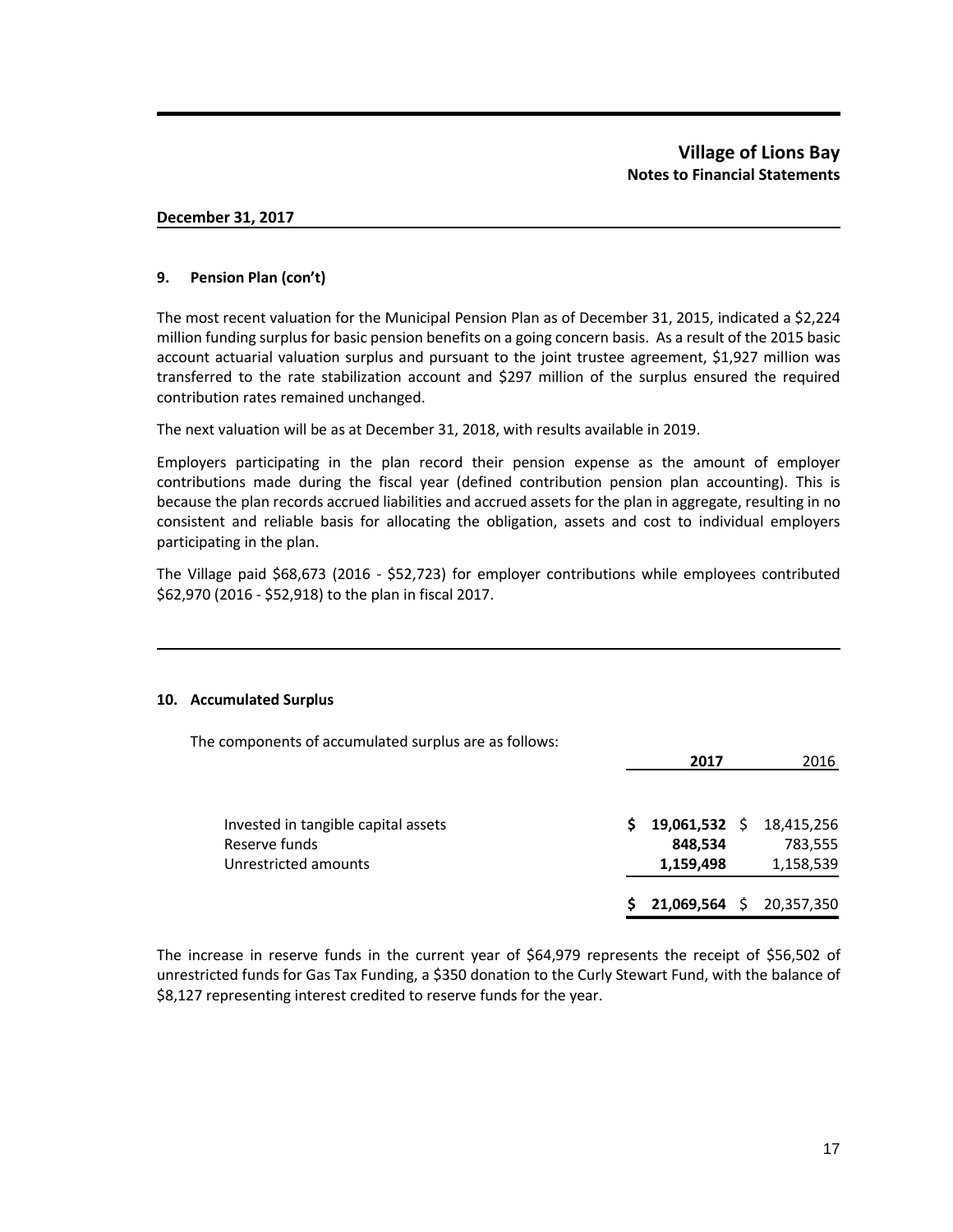### **11. Segmented Information**

The Village is a diversified municipal government institution that provides a wide range of services to its residents such as parks and recreation, maintenance of roads, fire and rescue, sewer and water utilities and solid waste collection. Key functional segments have been separately disclosed in Schedule 1. Following is a brief description of these segments and the activities they provide:

### **General Government**

This segment relates to the general administration of the Village. It also includes revenues and expenses such as property tax revenues, legal costs, etc. that cannot be directly attributed to a specific segment.

## **Protective Services**

Protective Services is comprised of fire and rescue services, bylaw enforcement and emergency services. The fire and rescue department is responsible for providing fire suppression service, fire prevention programs, training and education and highway call-out services. The members of the fire department are volunteer fire fighters.

### **Public Works Operation**

Public works and transportation is responsible for the maintenance of roads, storm drainage, water and sewer infrastructure and building facilities.

### **Solid Waste Collection**

Solid waste collection consists of recycling services and waste collection.

### **Planning and Development**

This segment includes building inspection, zoning and community planning such as land use master plan.

### **Recreational and Cultural Services**

This service area provides services meant to improve the health and development of the residents. They include recreation programs in the community centre, maintenance of trails, parks and beaches.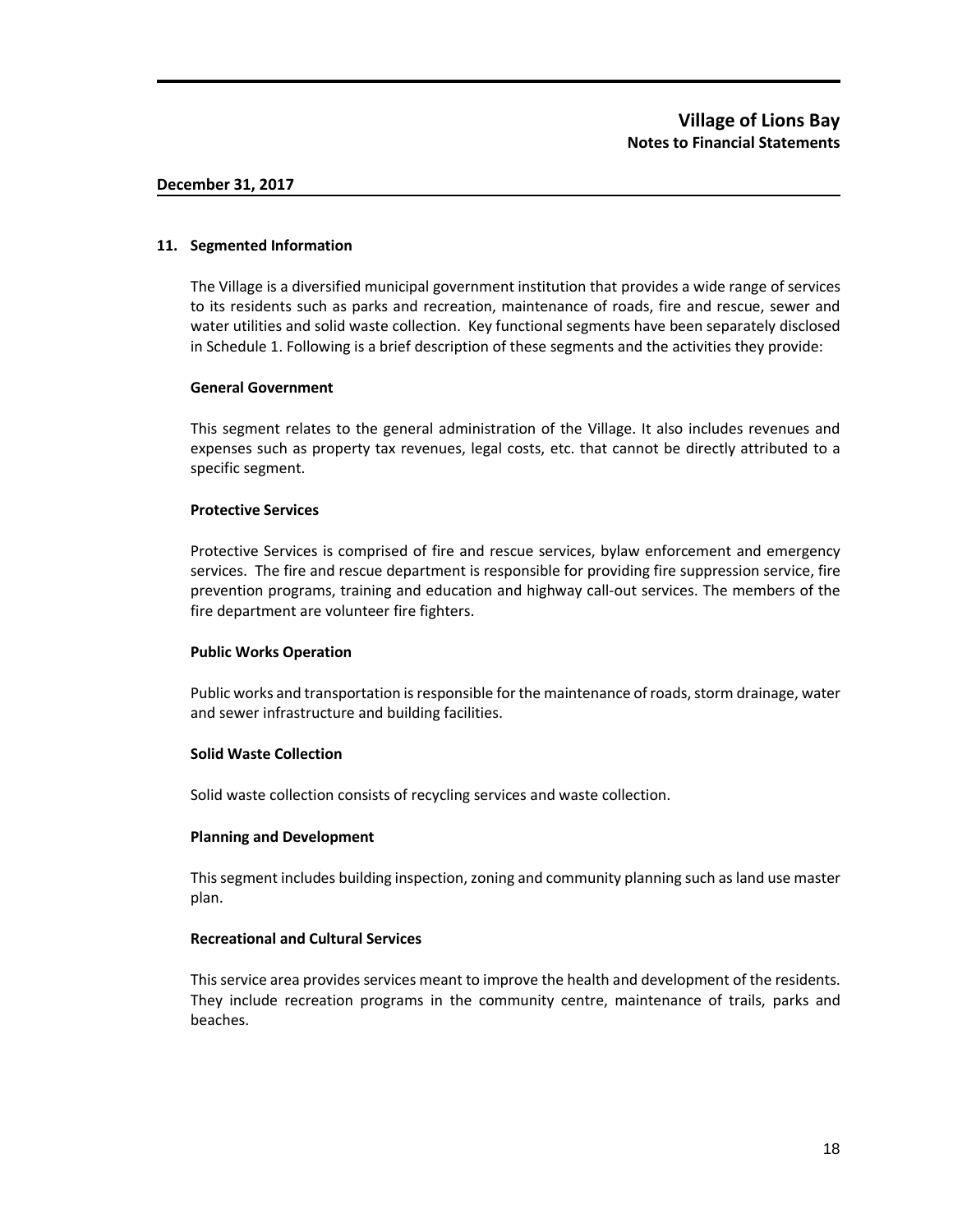# **Village of Lions Bay Notes to Financial Statements**

# **December 31, 2017**

# **12. Comparative Figures**

Certain comparative amounts have been reclassified to conform with the current year's presentation.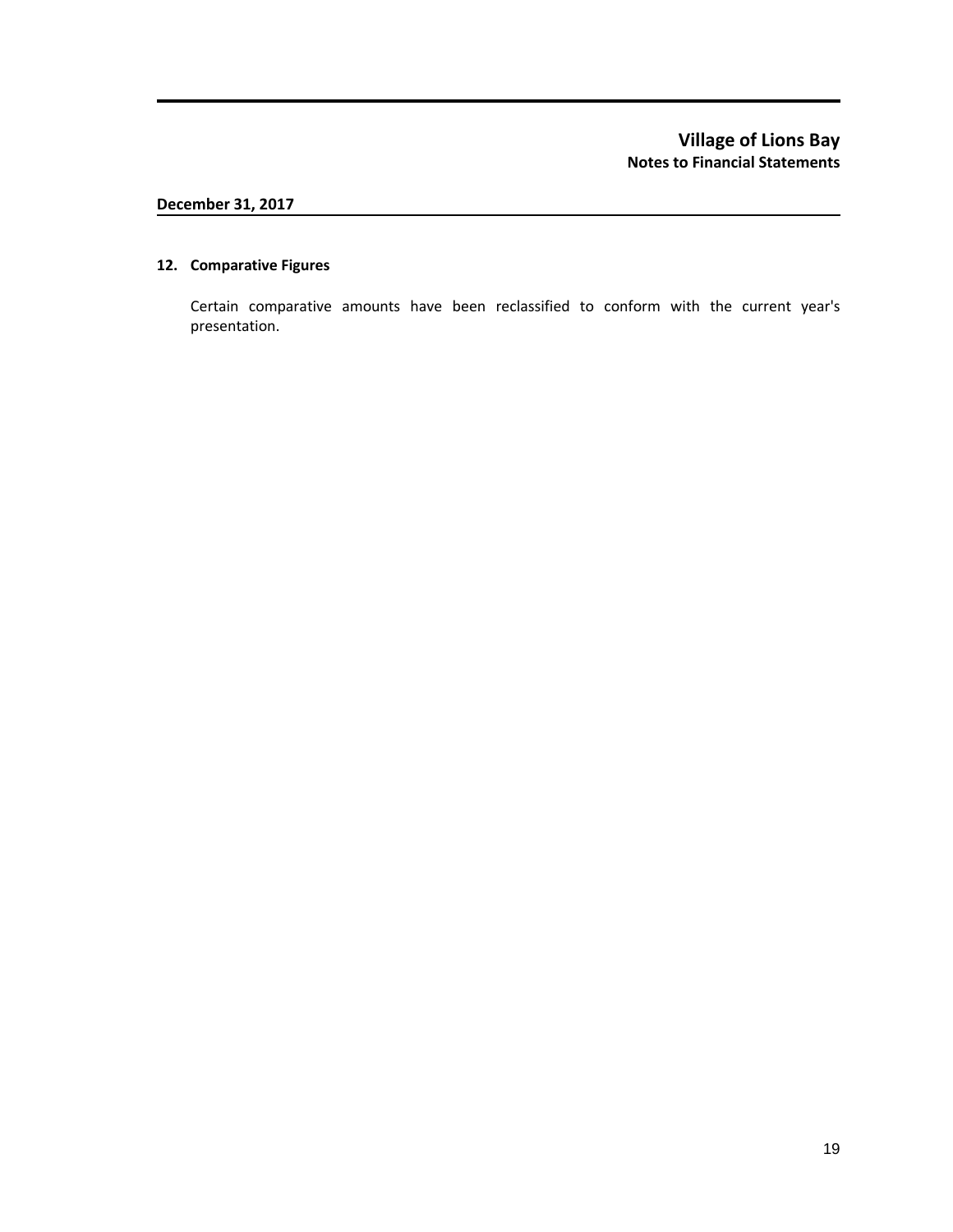# **Village of Lions Bay Schedule 1 - Combined Statement of Operations by Segment**

# **For the year ended December 31, 2017**

|                                             | General<br>Government | Protective<br><b>Services</b> | <b>Public Works</b><br>Operation | <b>Solid Waste</b><br>Collection | <b>Planning and</b><br>Development | Park<br>Recreation<br>and Culture | Water<br>Utility | Sewer<br>Utility         | 2017<br>Actual | 2017<br><b>Financial Plan</b> |
|---------------------------------------------|-----------------------|-------------------------------|----------------------------------|----------------------------------|------------------------------------|-----------------------------------|------------------|--------------------------|----------------|-------------------------------|
|                                             |                       |                               |                                  |                                  |                                    |                                   |                  |                          |                | (Note 8)                      |
| Revenues                                    |                       |                               |                                  |                                  |                                    |                                   |                  |                          |                |                               |
| Taxation                                    | Ś.<br>1,443,062       | -\$<br>$\sim$                 | \$<br>$\sim$                     | \$                               | \$<br>$\sim$                       | $\ddot{\mathsf{S}}$<br>$\sim$     | \$<br>10,585     | Ŝ                        | 1,453,647<br>Ŝ | Ŝ<br>1,453,628                |
| Utility user rates and connection fees      |                       | $\overline{\phantom{a}}$      | $\overline{\phantom{a}}$         | 185,795                          | $\overline{\phantom{a}}$           | $\overline{\phantom{a}}$          | 834,605          | 67,234                   | 1,087,634      | 1,087,239                     |
| Government transfers                        | 370,191               | 20,375                        | $\overline{\phantom{a}}$         |                                  | $\overline{\phantom{a}}$           | 11,200                            | 354,409          | $\overline{\phantom{0}}$ | 756,175        | 2,897,116                     |
| Sales of services                           | 5,980                 | 63,125                        | 300                              | 3,902                            | 96,253                             | 24,169                            | 16,845           | 1,921                    | 212,495        | 152,253                       |
| Other revenues                              | 61,470                | 151,296                       | $\overline{\phantom{a}}$         | $\overline{\phantom{a}}$         | $\overline{\phantom{a}}$           |                                   | 36,984           | 3,911                    | 253,661        | 110,832                       |
| Loss on disposal of tangible capital assets |                       | $\overline{\phantom{0}}$      |                                  | ٠                                | <b>.</b>                           |                                   | (9,356)          |                          | (9,356)        | 3,219,250                     |
|                                             | 1,880,703             | 234,796                       | 300                              | 189,697                          | 96,253                             | 35,369                            | 1,244,072        | 73,066                   | 3,754,256      | 8,920,318                     |
| <b>Expenses</b><br>Operating                |                       |                               |                                  |                                  |                                    |                                   |                  |                          |                |                               |
| Goods and services                          | 132,321               | 227,467                       | 191,423                          | 181,090                          | 77,890                             | 105,082                           | 210,078          | 41,571                   | 1,166,922      | 1,442,767                     |
| Labour                                      | 544,816               | 116,138                       | 187,586                          | $\overline{\phantom{a}}$         | 28,493                             | 119,504                           | 256,957          | 13,623                   | 1,267,117      | 1,284,380                     |
| Amortization                                | 340,597               |                               | $\overline{\phantom{a}}$         |                                  | $\overline{\phantom{a}}$           |                                   | 163,456          | 14,628                   | 518,681        | 507,494                       |
|                                             | 1,017,734             | 343,605                       | 379,009                          | 181,090                          | 106,383                            | 224,586                           | 630,491          | 69,822                   | 2,952,720      | 3,234,641                     |
| Interest                                    |                       | $\sim$                        | 14,392                           |                                  | $\overline{\phantom{a}}$           |                                   | 74,930           | $\overline{\phantom{a}}$ | 89,322         | 91,456                        |
|                                             | 1,017,734             | 343,605                       | 393,401                          | 181,090                          | 106,383                            | 224,586                           | 705,421          | 69,822                   | 3,042,042      | 3,326,097                     |
| Annual surplus (deficiency)                 | 862,969               | (108, 809)                    | (393, 101)<br>\$                 | 8,607                            | (10, 130)                          | (189, 217)<br>Ŝ                   | 538,651<br>Ŝ.    | 3,244                    | 712,214<br>Ŝ   | 5,594,221<br>Ŝ.               |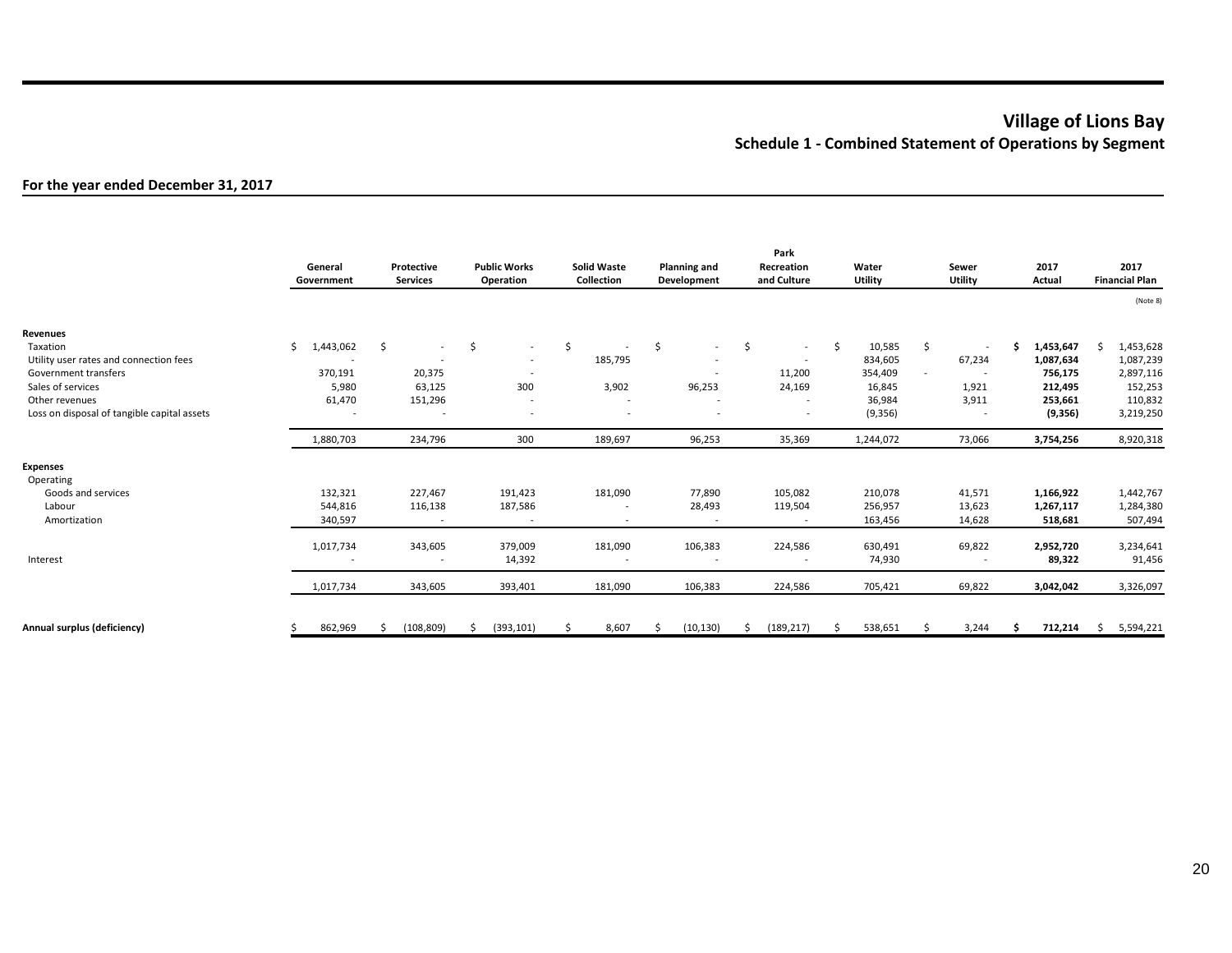# **Village of Lions Bay Schedule 2 - Combined Statement of Operations by Segment**

## **For the year ended December 31, 2016**

|                                                                                    | General<br>Government         | Protective<br><b>Services</b>                                        | <b>Public Works</b><br>Operation                                                       | <b>Solid Waste</b><br>Collection | Planning and<br>Development                                          | Park<br>Recreation<br>and Culture                              | Water<br>Utility                   | Sewer<br><b>Utility</b>                            | 2016<br>Actual                         | 2016<br><b>Financial Plan</b>                |
|------------------------------------------------------------------------------------|-------------------------------|----------------------------------------------------------------------|----------------------------------------------------------------------------------------|----------------------------------|----------------------------------------------------------------------|----------------------------------------------------------------|------------------------------------|----------------------------------------------------|----------------------------------------|----------------------------------------------|
|                                                                                    |                               |                                                                      |                                                                                        |                                  |                                                                      |                                                                |                                    |                                                    |                                        | (Note 8)                                     |
| Revenues                                                                           |                               |                                                                      |                                                                                        |                                  |                                                                      |                                                                |                                    |                                                    |                                        |                                              |
| Taxation<br>Utility user rates and connection fees<br>Government transfers         | Ŝ.<br>1,371,873<br>352,823    | \$<br>$\sim$<br>$\overline{\phantom{a}}$<br>$\overline{\phantom{a}}$ | \$<br>$\overline{\phantom{a}}$<br>$\overline{\phantom{a}}$<br>$\overline{\phantom{a}}$ | \$<br>199,999                    | \$<br>$\sim$<br>$\overline{\phantom{a}}$<br>$\overline{\phantom{a}}$ | \$<br>$\sim$<br>$\sim$<br>4,527                                | \$<br>10,585<br>786,865<br>172,972 | \$<br>25,346<br>44,822<br>$\overline{\phantom{a}}$ | 1,407,804<br>Ś<br>1,031,686<br>530,322 | 1,410,612<br>-S<br>1,033,030<br>707,613      |
| Sales of services<br>Other revenues<br>Loss on disposal of tangible capital assets | 5,167<br>47,717<br>(15, 285)  | 45,779<br>69,990<br>$\overline{a}$                                   | 1,975<br>$\overline{\phantom{a}}$<br>$\overline{\phantom{a}}$                          | 112<br>$\overline{\phantom{a}}$  | 32,955                                                               | 24,758<br>$\overline{\phantom{a}}$<br>$\overline{\phantom{a}}$ | 14,347<br>$\overline{\phantom{a}}$ | 600<br>$\overline{a}$                              | 110,746<br>132,654<br>(15, 285)        | 93,835<br>87,205<br>$\overline{\phantom{a}}$ |
|                                                                                    | 1,762,295                     | 115,769                                                              | 1,975                                                                                  | 200,111                          | 32,955                                                               | 29,285                                                         | 984,769                            | 70,768                                             | 3,197,927                              | 3,332,295                                    |
| <b>Expenses</b><br>Operating                                                       |                               |                                                                      |                                                                                        |                                  |                                                                      |                                                                |                                    |                                                    |                                        |                                              |
| Goods and services<br>Labour<br>Amortization                                       | 160,968<br>502,789<br>309,558 | 176,532<br>117,875                                                   | 149,704<br>171,882<br>$\overline{\phantom{a}}$                                         | 198,645                          | 21,082<br>45,171<br>$\overline{\phantom{a}}$                         | 70,024<br>105,318                                              | 326,564<br>263,722<br>150,939      | 40,226<br>14,961<br>29,725                         | 1,143,745<br>1,221,718<br>490,222      | 1,425,064<br>1,212,908<br>553,787            |
| Interest                                                                           | 973,315                       | 294,407<br>$\overline{\phantom{a}}$                                  | 321,586<br>15,016                                                                      | 198,645                          | 66,253<br>$\overline{\phantom{a}}$                                   | 175,342                                                        | 741,225<br>75,225                  | 84,912                                             | 2,855,685<br>90,241                    | 3,191,759<br>90,241                          |
|                                                                                    | 973,315                       | 294,407                                                              | 336,602                                                                                | 198,645                          | 66,253                                                               | 175,342                                                        | 816,450                            | 84,912                                             | 2,945,926                              | 3,282,000                                    |
| Annual surplus (deficiency)                                                        | 788,980                       | (178, 638)<br>ς                                                      | (334, 627)<br>Ŝ                                                                        | 1,466<br>Ŝ.                      | (33, 298)<br>-Ś                                                      | Ś<br>(146, 057)                                                | 168,319<br>Ś.                      | Ŝ.<br>(14, 144)                                    | 252,001<br>Ś.                          | 50,295<br>-Ŝ                                 |